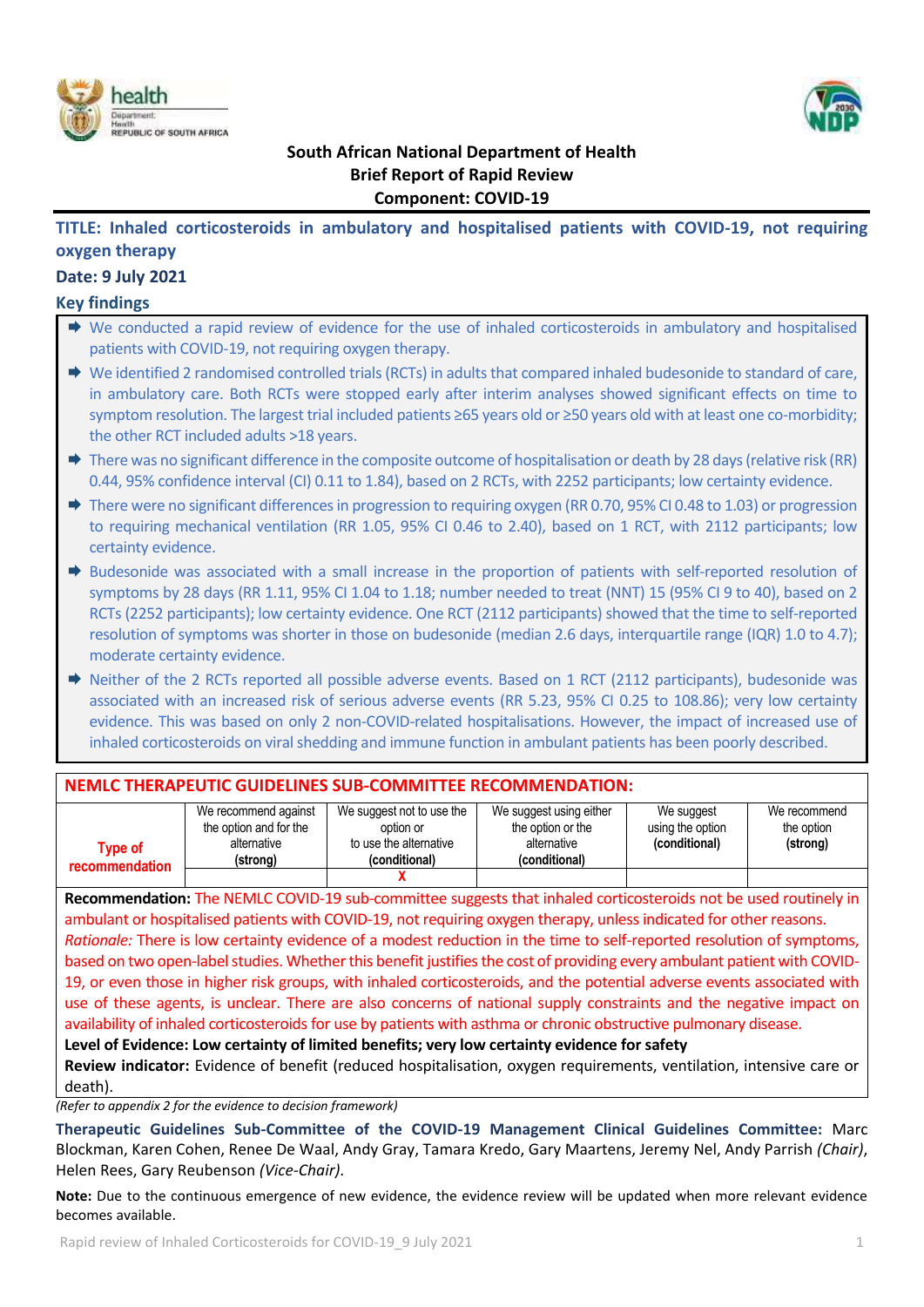### **BACKGROUND**

Inhaled corticosteroids have been proposed as a potential treatment for COVID-19 in ambulant patients, based on the observation that the prevalence of chronic respiratory diseases was lower in patients hospitalised with SARS-CoV2 infection than in the general population. In theory therefore, treatment with inhaled corticosteroids might have prevented deterioration in COVID-19 symptoms. In addition, an *in vitro* study had showed that ciclesonide reduced SARS-CoV2 replication in human tracheal epithelial cells (1-3).

### **RESEARCH QUESTION:**

Should inhaled corticosteroids be used to treat patients with suspected or confirmed COVID-19 not requiring oxygen therapy, in hospital or in an ambulatory setting?

### **METHODS**

A rapid review of the evidence was conducted by searching selected electronic databases (PubMed, Epistemonikos, the Cochrane COVID Register and www.covid-nma.com) on 17 June 2021. The search strategy is shown in Appendix 1. Screening of records and selection of studies was done independently and in duplicate by two reviewers (AH and VN) using Rayyan software, with conflicts resolved by input from a third reviewer (TK). Data extraction from the included studies was done independently. Table 1 reports the main characteristics and outcomes of the included studies. The reviewers independently assessed the quality of the included randomised controlled trials (RCTs) using the Risk of Bias 2.0 (RoB 2) tool for all outcomes, except serious adverse events (SAEs) (4). For SAEs, the reviewers relied upon the risk of bias assessment provided by the COVID-NMA living systematic review(5). Meta-analyses were carried out in RevMan using random effects models (6). Results were reported as risk ratios in the case of dichotomous outcomes or mean difference in terms of continuous outcomes, with 95% confidence intervals. Where necessary and possible, medians and interquartile ranges (IQRs) were transformed into means and standard deviations. We used GRADEPro software to generate evidence profiles(7) One author extracted relevant study data in a narrative table of results, with results reviewed, checked, and reported independently by the second reviewer.

### **Eligibility criteria for review**

- **Population:** Patients with suspected or confirmed COVID-19, not requiring oxygen therapy, and treated in ambulatory care settings or hospital settings; no restriction to age or co-morbidity.
- **Intervention:** Inhaled corticosteroids. No restriction on dose or frequency.
- **Comparators:** Any (standard of care/placebo or active comparator).
- **Outcomes:** Efficacy outcomes: resolution of symptoms; time to resolution of symptoms; progression to hospitalisation; duration of hospitalisation; progression to requiring oxygen; progression to requiring mechanical ventilation; proportion with negative SARS-CoV-2 PCR on nasopharyngeal swab at chosen time point(s) post-diagnosis; mortality Safety outcomes: adverse events, adverse reactions. Serious adverse events

**Study designs:** Systematic reviews of randomised controlled trials, and randomised controlled trials.

### **RESULTS**

#### **Results of the search**

The search produced 239 records. After the removal of duplicates, 202 records were screened using title and abstract. Twenty-eight full text articles were assessed for eligibility, after exclusion of 174 records that did not meet the PICO criteria. Two RCTs were included in the qualitative synthesis as shown in the PRISMA diagram (Figure 1) (8, 9). A total of 17 ongoing clinical trials were identified. Table 1 shows the main characteristics and outcomes of the included trials. Table 2 describes the excluded studies and Table 3 summarises the ongoing trials.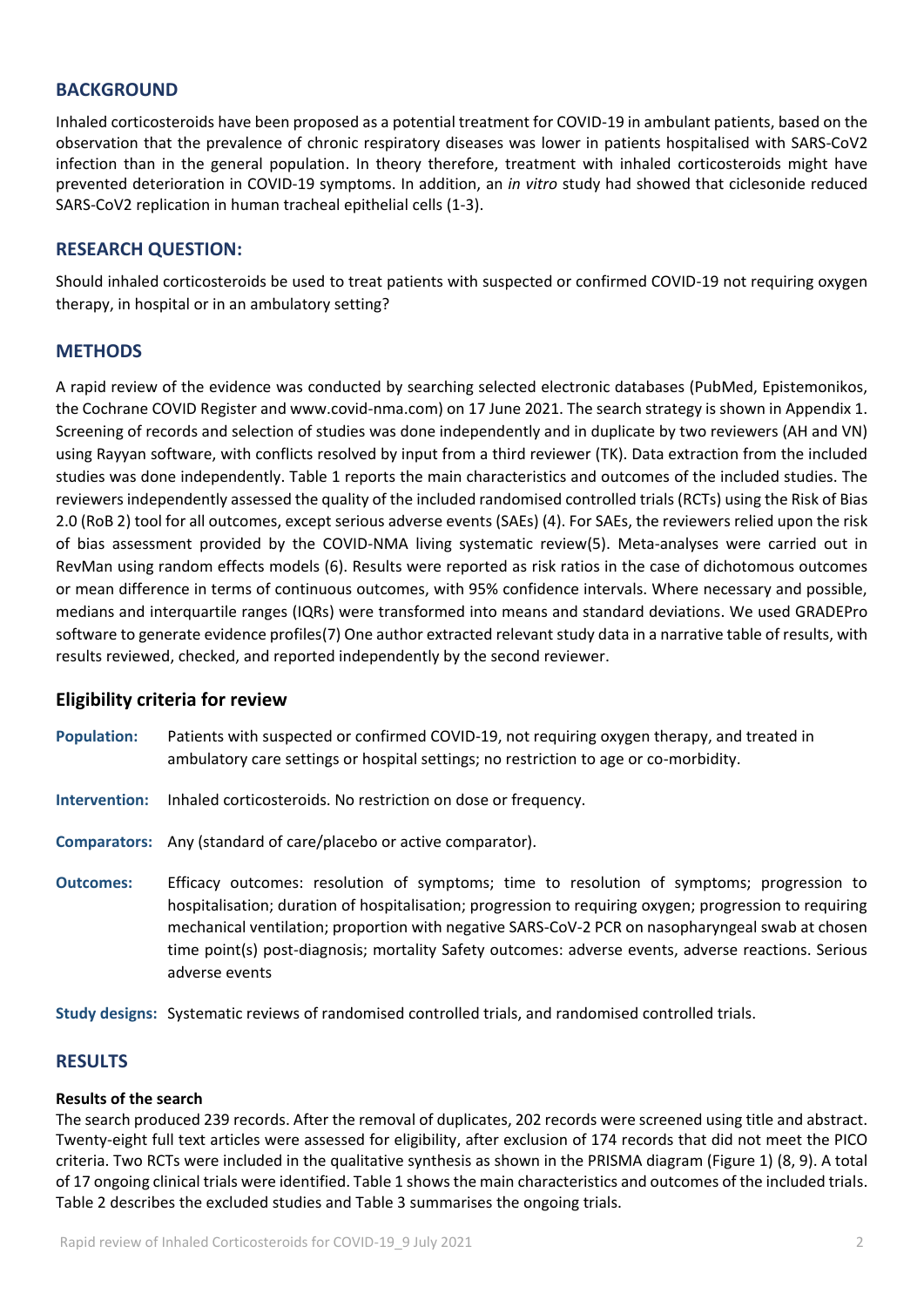

**Figure 1. PRISMA flow diagramme for review**

### *Description of included studies*

We included two RCTs, the PRINCIPLE trial (Yu *et al*. 2021)(8) and the STOIC trial (Ramakrishnan *et al*. 2021)(9), both of which investigated inhaled budesonide in ambulant patients. No direct evidence for the population of hospitalised patients not requiring oxygen therapy is therefore available.

The PRINCIPLE trial randomised ambulatory patients with suspected or confirmed COVID-19 and aged either ≥65 years or ≥50 years with co-morbidities, to inhaled budesonide, standard of care, or other treatments. This formed part of a prospective adaptive platform randomised trial. Study results were published as a pre-print in April 2021 after randomisation was stopped because interim analysis showed a statistically significant effect on time to self-reported recovery. The authors initially estimated that approximately 1500 participants were required per arm to provide 90% power of detecting a 50% reduction in the primary outcome, which was the relative risk of hospitalisation and/or death at 28 days, assuming a hospitalisation rate of 5%. However, during the study the investigators noted a marked decrease in hospital admissions attributable to the United Kingdom lockdown and vaccination program. They therefore added a co-primary outcome of time to self-reported recovery. By the time randomisation was stopped, 1032 participants had been randomised to inhaled budesonide, 1943 to usual care (1080 of whom were randomised at the time that budesonide was available in the trial: the 'concurrent randomisation population'), and 1688 to other treatments. Results were reported for those randomised to budesonide and usual care only, restricted to the concurrent randomisation population. Further, at the time of publication, some participants had not yet completed the 28-day follow-up period. Critically, this RCT's interim analysis is therefore not powered for the initial primary outcome of COVID-19 related hospital admission and/or death. (8).

The STOIC trial randomised adults ≥18 years with mild COVID-19 symptoms to inhaled budesonide or standard of care. The study was also stopped early, after investigators requested an unplanned interim analysis, because of reduced rates of recruitment. The reduced recruitment was attributed to the lockdown in place in the United Kingdom, vaccination, and recruitment to the PRINCIPLE study. The study intended to recruit 199 participants in each arm, to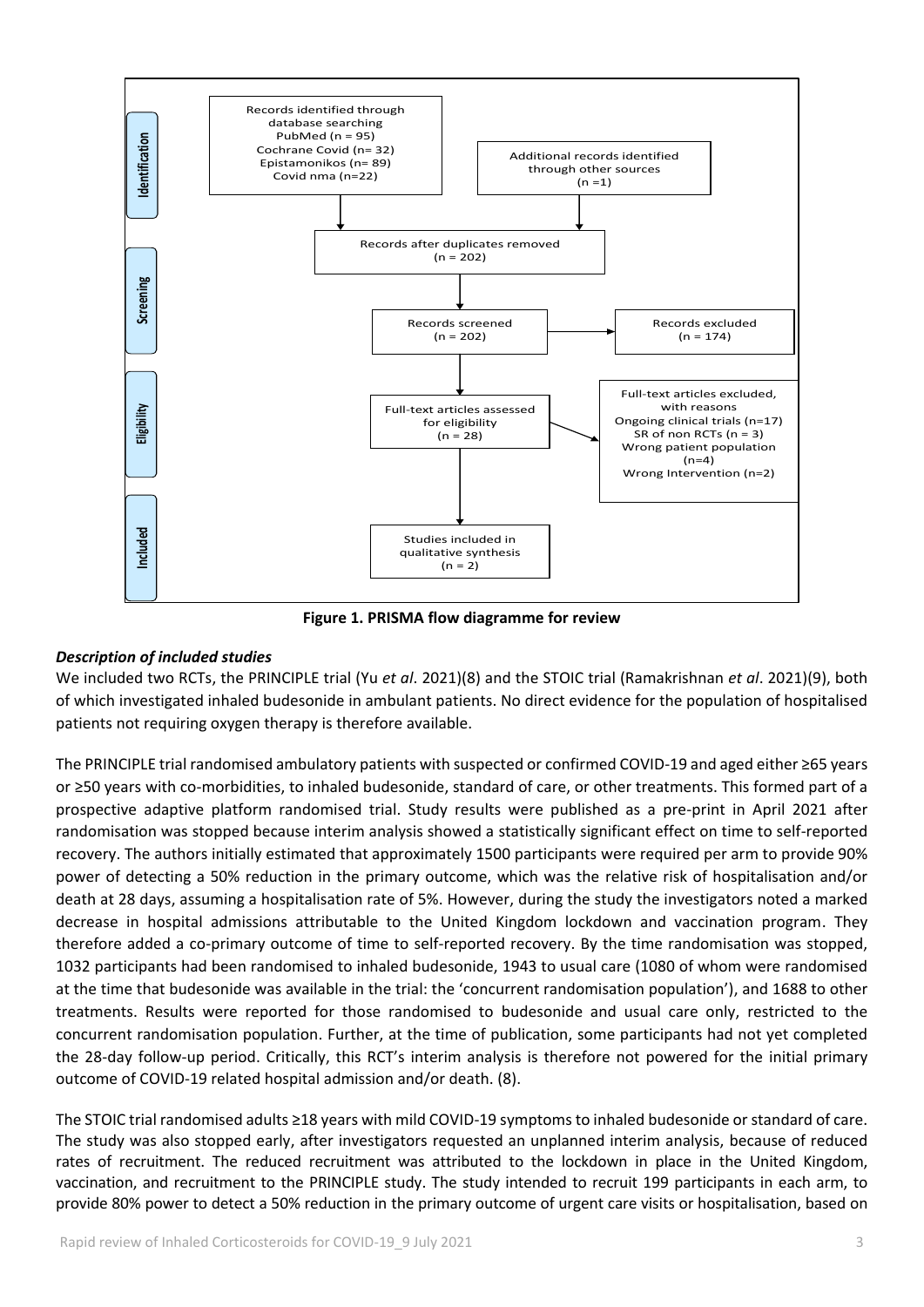the assumption that 20% of all COVID-19 cases were severe and would require hospitalisation. (10, 11). At the time of the interim analysis, the trial had only recruited 73 participants in each arm. An independent statistical review established that with further participant enrolment, the study results would not change (9).

### *Effects of the intervention*

All results are presented for inhaled budesonide compared to standard of care, in those with suspected or confirmed COVID-19. Table 4 summarises the evidence profiles for the results. Table 5 depicts the quality appraisal of the two included RCTs.

### *Efficacy outcomes:*

### **Resolution of symptoms**

Two RCTs reported the proportion of participants with self-reported resolution of symptoms. The PRINCIPLE trial reported at 28 days and STOIC trial reported at 14 days. ICS probably results in a slight increase in the proportion of patients reporting resolution of symptoms (RR 1.11, 95% CI 1.04 to 1.18;  $I^2=$  0; 2252 participants; moderate certainty evidence). This represents 68 more patients reporting resolution of symptoms per 1000 patients with suspected or confirmed COVID-19 (95% CI: 25 more to 112 more) treated with inhaled budesonide compared with standard of care.

### **Time to resolution of symptoms**

One RCT reported time to self-reported resolution of symptoms. The PRINCIPLE trial reported that inhaled budesonide results in a modest reduction in time to resolution of symptoms (median 2.59 [IQR 0.956 - 4.714] days; 2975 participants; moderate certainty evidence), based on a Bayesian piecewise exponential model adjusted for age and comorbidity at baseline, with a 95% Bayesian credible interval.

### **Progression to hospitalisation**

Two RCTs reported progression to hospitalisation and death as a composite outcome. Inhaled budesonide may result in little to no difference in the risk of hospitalisation or death (RR 0.44, 95% CI 0.11 to 1.84;  $l^2=74$ %; 2252 participants; low certainty evidence). This represents 50 fewer hospitalisations or deaths per 1000 patients with suspected or confirmed COVID-19 (95% CI: 79 fewer to 75 more) treated with inhaled budesonide compared with standard of care.

### **Duration of hospitalisation**

Neither of the RCTs reported on this outcome.

### **Progression to requiring oxygen**

One RCT reported progression to requiring oxygenation by 28 days. Inhaled budesonide may result in little to no difference in progression to requiring oxygen (RR 0.70; 95% CI 0.48 to 1.03; 2115 participants; low certainty evidence). This represents 18 fewer requiring oxygen per 1000 patients with suspected or confirmed COVID-19 (95% CI: 31 fewer to 2 more) treated with inhaled budesonide compared with standard of care.

### **Progression to requiring mechanical ventilation**

One RCT reported progression to requiring mechanical by 28 days. Inhaled budesonide may result in little to no difference in progression to requiring mechanical ventilation (RR 1.05; 95% CI 0.46 to 2.40; 2115 participants; low certainty evidence). This represents 1 more patient requiring mechanical ventilation per 1000 patients with suspected or confirmed COVID-19 (95% CI: 6 fewer to 14 more) treated with inhaled budesonide compared with standard of care.

#### **Proportion with negative SARS-CoV-2 PCR on nasopharyngeal swab at chosen time point(s) post-diagnosis** Neither of the RCTs reported on this outcome.

### **Mortality**

This was recorded as a composite outcome with hospitalisation, as shown above.

# *Safety outcomes:*

# **Adverse events**

In the STOIC trial five participants from the ICS group reported adverse events, four had sore throat and one had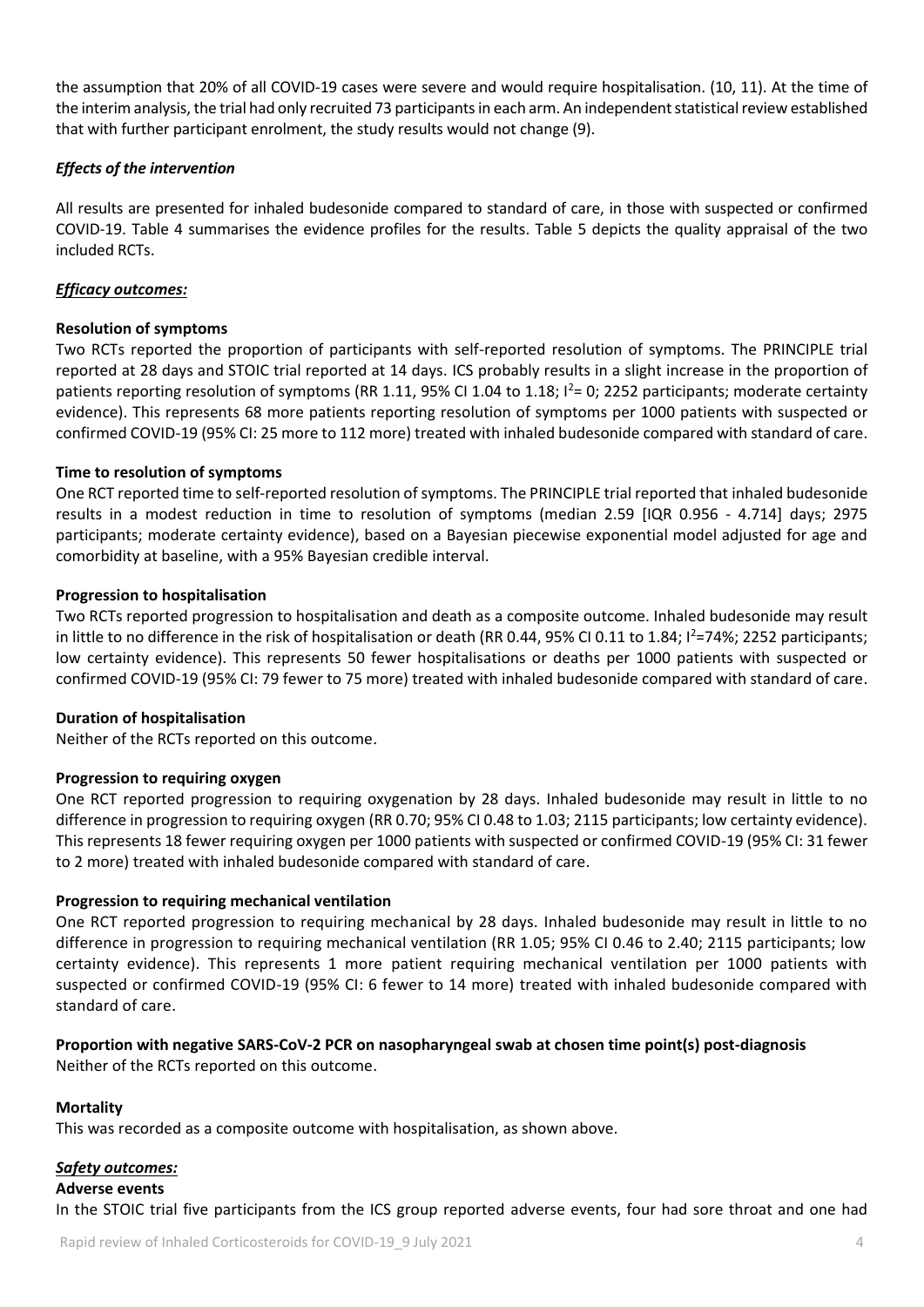dizziness. The relative risk of adverse events was this estimated as 10.69 (95% CI: 0.60 to 189.81), but assessed as very low certainty evidence.

### **Adverse reactions**

Neither of the RCTs reported on this outcome

#### **Serious adverse events**

In the PRINCIPLE trial two participants from the ICS group reported hospitalisations unrelated to COVID-19, which would have been reported as severe adverse events (SAEs). The relative risk of SAEs was this estimated as 5.23 (95% CI: 0.25 to 108.86), but assessed as very low certainty evidence.

### **CONCLUSION**

Budesonide has not been shown to have a significant impact on hospitalisation or mortality, but the two included studies were underpowered for this outcome. The majority of the evidence was obtained from the PRINCIPLE trial, which enrolled patients aged either ≥65 years or ≥50 years with co-morbidities. Budesonide was associated with a small reduction in time to self-reported recovery, but no difference in more important clinical endpoints. Adverse effects were poorly characterised.

**Reviewers:** Ameer Hohlfeld, Vera Ngah, Tamara Kredo, Renee de Waal, Andy Gray.

**Declaration of interests:** AM & TK (Cochrane South Africa, South African Medical Research Council, SA GRADE Network), VN (Centre for Evidence-based Health Care, Stellenbosch University and SA GRADE Network), RdW (School of Public Health and Family Medicine, University of Cape Town) and AG (Discipline of Pharmaceutical Sciences, University of KwaZulu-Natal) have no relevant conflicts of interest to declare.

**Acknowledgements:** Trudy Leong (Essential Drugs Programme, National Department of Health) assisted with the review.

### **REFERENCES**

1. Nicolau DV, Bafadhel M. Inhaled corticosteroids in virus pandemics: a treatment for COVID-19? Lancet Respir Med. 2020 Sep;8(9):846-847. doi[: 10.1016/S2213-2600\(20\)30314-3](https://doi.org/10.1016/s2213-2600(20)30314-3)

2. Halpin DMG, Singh D, Hadfield RM. Inhaled corticosteroids and COVID-19: a systematic review and clinical perspective. Eur Respir J. 2020 May 7;55(5):2001009. doi: [10.1183/13993003.01009-2020](https://doi.org/10.1183/13993003.01009-2020)

3. Matsuyama S, Kawase M, Nao N, et al. The inhaled corticosteroid ciclesonide blocks coronavirus RNA replication by targeting viral NSP15. bioRxiv. January 2020:2020.03.11.987016. <https://www.biorxiv.org/content/10.1101/2020.03.11.987016v1>

4. Sterne JA, Savović J, Page MJ, Elbers RG, Blencowe NS, Boutron I, et al. RoB 2: a revised tool for assessing risk of bias in randomised trials. bmj. 2019;366. <https://pubmed.ncbi.nlm.nih.gov/31462531/>

5. Boutron I, Tovey D, De Nale L, Chaimani A, Devane D, Meerpohl JJ, et al. COVID-NMA: a collaborative COVID-19 living evidence project. Collaborating in response to COVID-19: editorial and methods initiatives across Cochrane Cochrane Database of Systematic Reviews. 2020;12. <https://doi.org/10.1002/14651858.CD202002>

6. Nordic Cochrane Centre: The Cochrane Collaboration. The Cochrane Collaboration. Review Manager (RevMan). 2008.

7. GRADEpro G. GRADEpro Guideline Development Tool [Software].(2015) McMaster University (developed by Evidence Prime, Inc.). Available from gradepro org. 2020.

8. Yu L-M, Bafadhel M, Dorward J, Hayward G, Saville BR, Gbinigie O, et al. Inhaled budesonide for COVID-19 in people at higher risk of adverse outcomes in the community: interim analyses from the PRINCIPLE trial. Medrxiv. 2021. <https://www.medrxiv.org/content/10.1101/2021.04.10.21254672v1>

9. Ramakrishnan S, Nicolau Jr DV, Langford B, Mahdi M, Jeffers H, Mwasuku C, et al. Inhaled budesonide in the treatment of early COVID-19 (STOIC): a phase 2, open-label, randomised controlled trial. The Lancet Respiratory Medicine. 2021. <https://pubmed.ncbi.nlm.nih.gov/33844996/>

10.Guan W-j, Ni Z-y, Hu Y, Liang W-h, Ou C-q, He J-x, et al. Clinical characteristics of coronavirus disease 2019 in China. New England journal of medicine. 2020;382(18):1708-20. <https://pubmed.ncbi.nlm.nih.gov/32109013/>

11.Huang C, Wang Y, Li X, Ren L, Zhao J, Hu Y, et al. Clinical features of patients infected with 2019 novel coronavirus in Wuhan, China. The lancet. 2020;395(10223):497-506. <https://pubmed.ncbi.nlm.nih.gov/31986264/>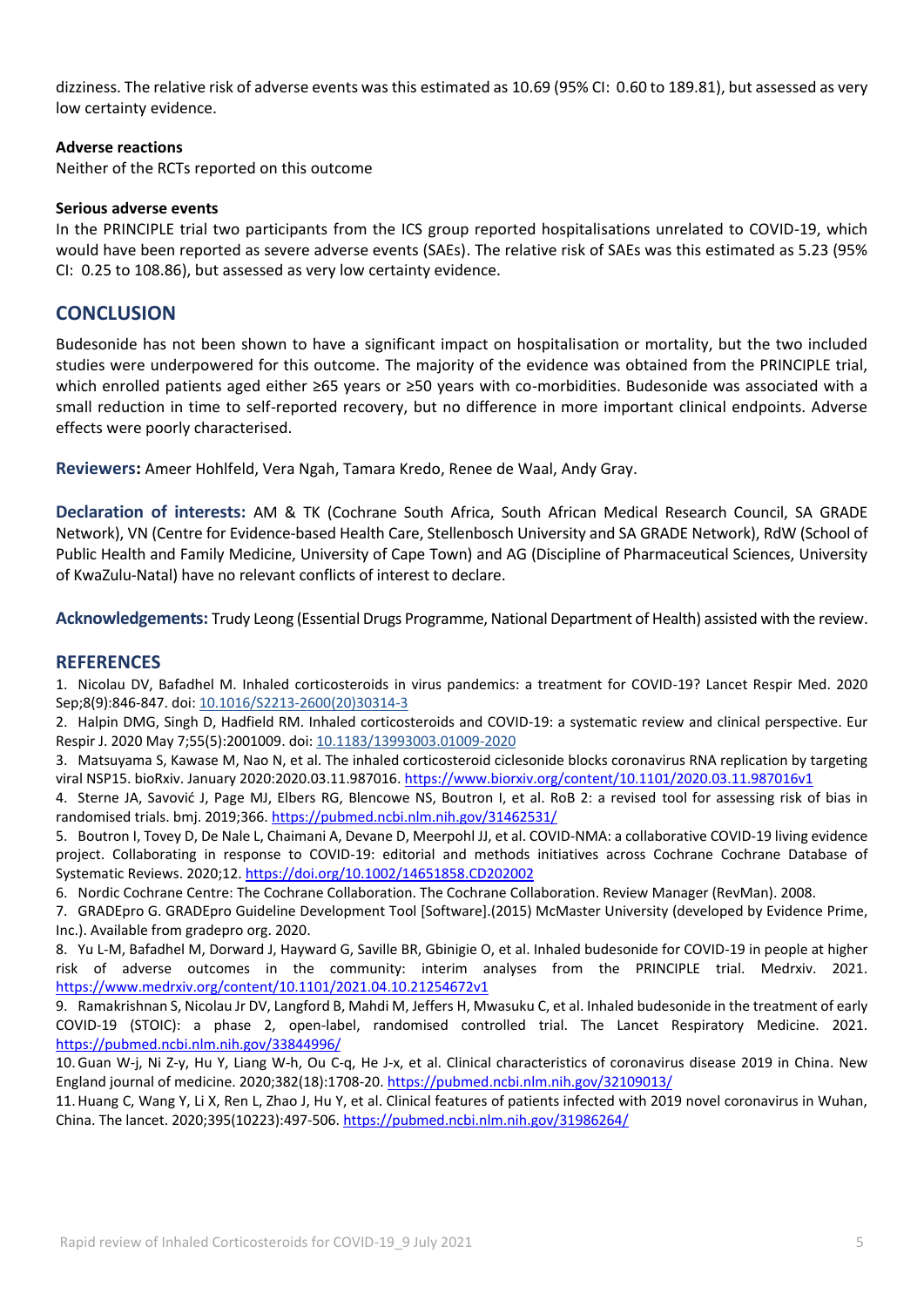# **Table 1. Characteristics of included studies**

| <b>Citation</b>                                                                                                                                                                                                     | <b>Study design</b>                                                                                         | Population (n)                                                                                                                                                                                                                                                                                                                                                                                                                                                                                                                                                                                                                                                                                                                                                                                                                                                                                                                                                                                                                                                                                                                                                                                                                                                                                                                                                                                                                                                                                                                                 | <b>Treatment</b>                                                                                                                                           | <b>Main findings</b>                                                                                                                                                                                                                                                                                                                                                                                                                                                                                                                                                                                                                                                                                                                                                                                                                                                                                                                                                                                                                                                                                                                                                                                                                                                                                                                                                                                                                                                                                                                                                                                                                                                                                                                                                                                                                                                                                                                                                                                                                                                                                                                                                                                                                |
|---------------------------------------------------------------------------------------------------------------------------------------------------------------------------------------------------------------------|-------------------------------------------------------------------------------------------------------------|------------------------------------------------------------------------------------------------------------------------------------------------------------------------------------------------------------------------------------------------------------------------------------------------------------------------------------------------------------------------------------------------------------------------------------------------------------------------------------------------------------------------------------------------------------------------------------------------------------------------------------------------------------------------------------------------------------------------------------------------------------------------------------------------------------------------------------------------------------------------------------------------------------------------------------------------------------------------------------------------------------------------------------------------------------------------------------------------------------------------------------------------------------------------------------------------------------------------------------------------------------------------------------------------------------------------------------------------------------------------------------------------------------------------------------------------------------------------------------------------------------------------------------------------|------------------------------------------------------------------------------------------------------------------------------------------------------------|-------------------------------------------------------------------------------------------------------------------------------------------------------------------------------------------------------------------------------------------------------------------------------------------------------------------------------------------------------------------------------------------------------------------------------------------------------------------------------------------------------------------------------------------------------------------------------------------------------------------------------------------------------------------------------------------------------------------------------------------------------------------------------------------------------------------------------------------------------------------------------------------------------------------------------------------------------------------------------------------------------------------------------------------------------------------------------------------------------------------------------------------------------------------------------------------------------------------------------------------------------------------------------------------------------------------------------------------------------------------------------------------------------------------------------------------------------------------------------------------------------------------------------------------------------------------------------------------------------------------------------------------------------------------------------------------------------------------------------------------------------------------------------------------------------------------------------------------------------------------------------------------------------------------------------------------------------------------------------------------------------------------------------------------------------------------------------------------------------------------------------------------------------------------------------------------------------------------------------------|
| Yu LM, Bafadhel M, Dorward J, et al. Inhaled<br>budesonide for COVID-19 in people at higher risk<br>of adverse outcomes in the community: interim<br>analyses from the PRINCIPLE trial. Medrxiv. 2021<br>Jan 1. (8) | multi-centre, primary<br>care, open-label, multi-<br>arm, prospective adaptive<br>platform randomised trial | Setting: UK (outpatients)<br>n = 1032 (budesonide); 805 confirmed COVID-<br>19 positive<br>$n = 1943$ (usual care alone); 860 confirmed<br>COVID-19 positive<br>n= 1688 (other treatment groups, as part of the<br>platform trial); no information on number of<br>confirmed COVID-19 positive<br>Age, mean (range): 62.8 (50 - 100) years<br>Less than 65 years: 418(40.5%)) control<br>1020(52.5%)<br>Older than 65 years: intervention 614 (59.5%),<br>control 923 (47.5%)<br>Gender Male, n= 1376 (43.6%): (492)<br>intervention; (884) control<br>Comorbidities (percent): 2474 (83.2%)<br>intervention 836 (81.0%), control 1638 (84.3%)<br>Symptom onset, median (IQR): 6 (4 to 9) days<br>Ethnicity: white (2649, 89%), intervention (951),<br>control (1698), mixed background (41, 1.4%),<br>intervention (12), control (29), black (14, 0.5%),<br>intervention (6), control (8), South Asian (139,<br>4.7%), intervention (52), control (87), other (39,<br>0.9%), intervention (5), control (22),<br>Smoking status: current smoker (260, 8.7%),<br>intervention (68, 6.6%), control192 (9.9%),<br>former smoker (1164,39.1%), intervention (420,<br>40.7%), control (744, 38.3%), never smoker<br>(1487, 50.0%), intervention (529, 51.3%),<br>control 958 (49.3%), missing (64), intervention<br>(15, 1.5%), control (49, 2.5%)<br>Asthma, COPD or lung disease 544 (18.3%),<br>intervention (88, 8.5%), control (456, 23.5%); for<br>the concurrent randomization analysis<br>population (pre-specified sensitivity analysis)*: | <b>Treatment</b><br>Inhaled budesonide 800µg twice daily for<br>14 days<br>Co-Intervention: Usual care<br>Duration: 28 days<br>Control<br>Usual care alone | Co-primary endpoints measured (within 28 days):<br>$\bullet$<br>Time to first self-reported recovery<br>First reported recovery, n (%) for COVID-19 positive population,<br>budesonide group compared to usual care (534/751 [71.1%] vs<br>666/1028 [64.7%]); Concurrent randomisation population (participants<br>inhaled budesonide and usual care group only) budesonide group<br>compared to usual care (703/961 [73.2%] vs 663/996 [66.6%]).<br>Time to first reported recovery, median (IQR) for COVID-19 positive<br>population, budesonide group compared to usual care (11 [5, 27] vs<br>14 [6, -]); Concurrent randomisation population budesonide group<br>compared to usual care 10 $[4, 25]$ vs 13 $[4, -1)$<br>Hospitalization or death related to COVID-19<br>$\bullet$<br>The point estimate of the proportion of COVID-19 related<br>hospitalization/deaths within 28 days follow up was slightly lower in the<br>budesonide group compared to usual care (59/692 [8.5%] vs 100/968<br>[10.3%]; Results were similar in the concurrent randomized analysis<br>population (68/892 [7.6%] vs 91/928 [9.8%].<br>Secondary outcomes <sup>a</sup> :<br>How well participants felt over 28 days<br>Early sustained recovery in budesonide group compared to usual care<br>(221/687 [32.2%] vs 156/709 [22.0%])<br>Rating of how well participant feels (1 worst, 10 best), mean (SD)[n] at<br>day 7 budesonide group compared to usual care was 7.0 (1.8) [714]<br>vs 6.6 (1.9) [730], at day at day 14 budesonide group compared to<br>usual care day 7.9 (1.7) [701] vs 7.5 (1.7) [723], at day 21 budesonide<br>group compared to usual care 8.4 (1.5) [572] vs 7.9 (1.6) [568], at day<br>28 budesonide group compared to usual care 8.4 (1.5) [649] vs 8.2<br>$(1.50$ [662].<br>Well-being (WHO5 Questionnaire), mean (SD)[n] at day 14<br>budesonide group compared to usual care 42.6 [24.9] [673] vs 39.1<br>[24.6] [689], at day 28 budesonide group compared to usual care 54.9<br>(25.20 [612] vs 51.2 (24.9) [620].<br>Duration of severe symptoms and symptom recurrence<br>$\bullet$<br>Self-reported contact with ≥1 healthcare service<br>In budesonide group compared to usual care (400/746 [53.6%] vs |
|                                                                                                                                                                                                                     |                                                                                                             | Asthma, COPD or lung disease 215 (10.2%),<br>intervention (88, 8.5%), control (127, 11.8%).<br>Diabetes, 609 (20.5%), intervention 202,<br>(19.6%), control 407 (20.9%)<br>Heart problems 457 (15.4%), intervention 173<br>(16.8%) control 284 (14.6%)                                                                                                                                                                                                                                                                                                                                                                                                                                                                                                                                                                                                                                                                                                                                                                                                                                                                                                                                                                                                                                                                                                                                                                                                                                                                                         |                                                                                                                                                            | 440/763 [57.7%])<br>GP reported contact with $\geq 1$ healthcare service<br>$\bullet$<br>In budesonide group compared to usual care (167/344 [48.5%] vs<br>186/341 [54.5%])<br><b>Prescription of antibiotics</b><br>In budesonide group compared to usual care (31/330 [9.4%] vs 28/320                                                                                                                                                                                                                                                                                                                                                                                                                                                                                                                                                                                                                                                                                                                                                                                                                                                                                                                                                                                                                                                                                                                                                                                                                                                                                                                                                                                                                                                                                                                                                                                                                                                                                                                                                                                                                                                                                                                                            |
|                                                                                                                                                                                                                     |                                                                                                             | Medication high blood pressure 1305 (43.9%),<br>intervention 466 (45.2%), control 839 (43.2%)                                                                                                                                                                                                                                                                                                                                                                                                                                                                                                                                                                                                                                                                                                                                                                                                                                                                                                                                                                                                                                                                                                                                                                                                                                                                                                                                                                                                                                                  |                                                                                                                                                            | $[8.8\%]$<br>Hospital assessment without admission<br>$\bullet$                                                                                                                                                                                                                                                                                                                                                                                                                                                                                                                                                                                                                                                                                                                                                                                                                                                                                                                                                                                                                                                                                                                                                                                                                                                                                                                                                                                                                                                                                                                                                                                                                                                                                                                                                                                                                                                                                                                                                                                                                                                                                                                                                                     |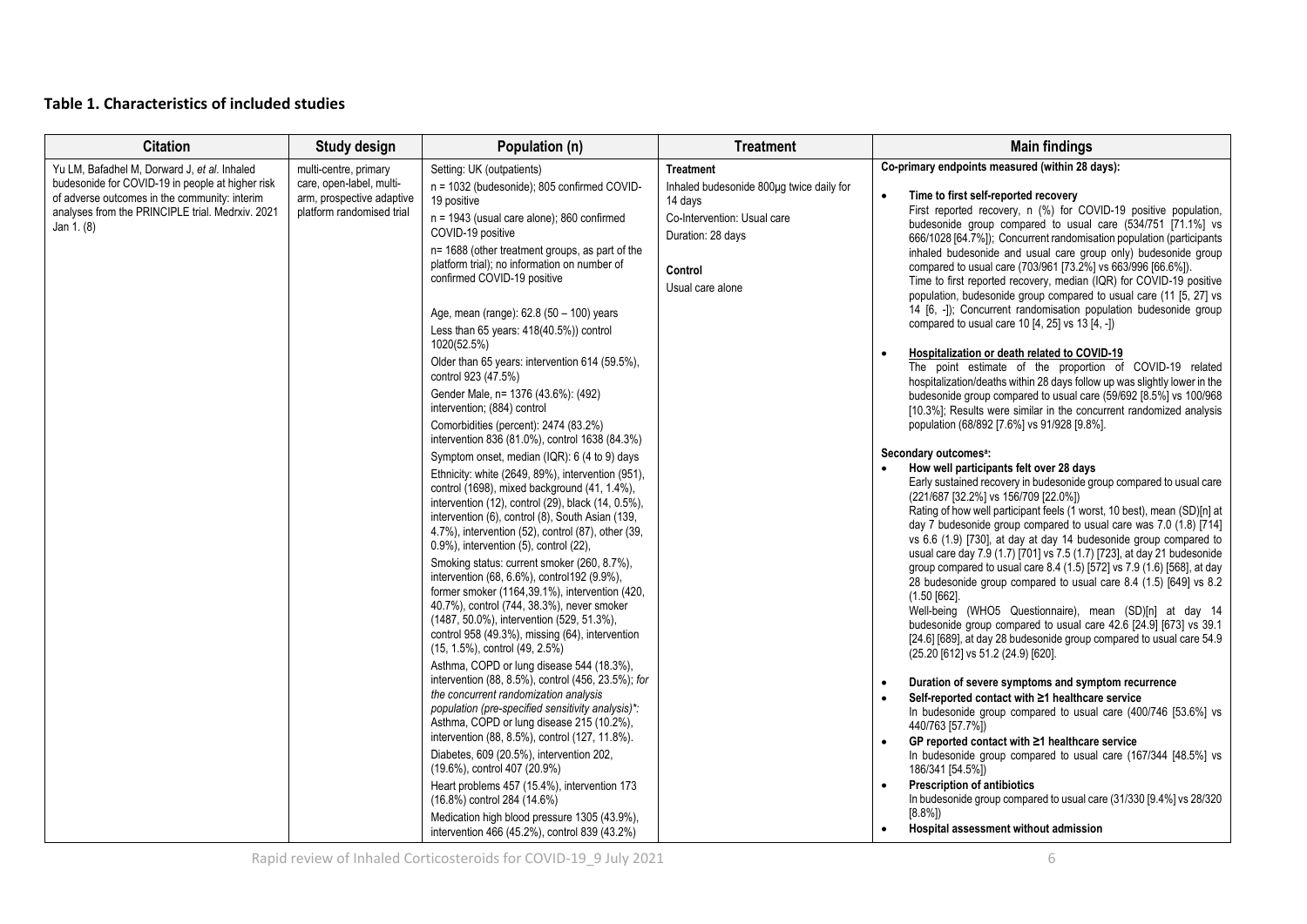| <b>Citation</b> | Study design | Population (n)                                                                                                                                                                                                                                                                                                                                                                                                                                                                                                                                                                                                                                                                                                                                                                                                                                                                                                                                                                                                                                                                                                                                                                                                                                                             | <b>Treatment</b> | <b>Main findings</b>                                                                                                                                                                                                                                                                                                                                                                                                                                                        |
|-----------------|--------------|----------------------------------------------------------------------------------------------------------------------------------------------------------------------------------------------------------------------------------------------------------------------------------------------------------------------------------------------------------------------------------------------------------------------------------------------------------------------------------------------------------------------------------------------------------------------------------------------------------------------------------------------------------------------------------------------------------------------------------------------------------------------------------------------------------------------------------------------------------------------------------------------------------------------------------------------------------------------------------------------------------------------------------------------------------------------------------------------------------------------------------------------------------------------------------------------------------------------------------------------------------------------------|------------------|-----------------------------------------------------------------------------------------------------------------------------------------------------------------------------------------------------------------------------------------------------------------------------------------------------------------------------------------------------------------------------------------------------------------------------------------------------------------------------|
|                 |              | Liver disease 76 (2.6%), intervention 22 (2.1%),<br>control 54 (2.8%)<br>Stroke or other neurological problem 183<br>(6.2%), intervention 70 (6.8%), control113<br>$(5.8\%)$<br>Taking ACE inhibitor 651 (21.9%), intervention<br>242 (23.4%), control 409 (21.0%)<br>Eligibility: Suspected COVID-19 using the NHS<br>syndromic definition, OR symptoms consistent<br>with COVID-19 <sup>*</sup> and with a positive test for<br>SARS-CoV-2 infection within the past 14 days.<br>Participant is aged 65 or over OR Participant is<br>aged 18-64, and is experiencing shortness of<br>breath as part of COVID-19 illness OR<br>Participant is aged 18-64 and has any of the<br>following underlying health conditions<br>a) Known weakened immune system due to a<br>serious illness or medication (e.g.<br>chemotherapy);<br>b) Known heart disease and/or a diagnosis of<br>high blood pressure<br>c) Known chronic lung disease (e.g. asthma)<br>d) Known diabetes<br>e) Known mild hepatic impairment;<br>f) Known stroke or neurological problem;<br>g) Self-report obesity or body mass index ≥35<br>kg/m2. These symptoms may include, but are<br>not limited to, shortness of breath, general<br>feeling of being unwell, muscle pain, diarrhoea<br>and vomiting. |                  | In budesonide group compared to usual care (20/750 [2.7%] vs 18/771<br>$[2.3\%]$<br><b>Oxygen Administration</b><br>$\bullet$<br>In budesonide group compared to usual care (43/742 [5.8%] vs 64/764<br>$[8.4\%]$<br><b>Mechanical ventilation</b><br>$\bullet$<br>In budesonide group compared to usual care (11/743 [1.5%] vs 11/760<br>$[1.4\%]$<br><b>ICU</b> admission<br>$\bullet$<br>In budesonide group compared to usual care (9/735 [1.2%] vs 17/756<br>$[2.2\%]$ |
|                 |              | Ineligible: already taking inhaled or systemic<br>corticosteroids, were unable to use an inhaler,<br>or if inhaled budesonide was contraindicated.<br>Patient currently admitted in hospital. Almost<br>recovered (generally much improved and<br>symptoms now mild or almost absent).<br>Judgement of the recruiting clinician deems<br>ineligible. Previous randomisation to an arm of<br>the PRINCIPLE trial                                                                                                                                                                                                                                                                                                                                                                                                                                                                                                                                                                                                                                                                                                                                                                                                                                                            |                  |                                                                                                                                                                                                                                                                                                                                                                                                                                                                             |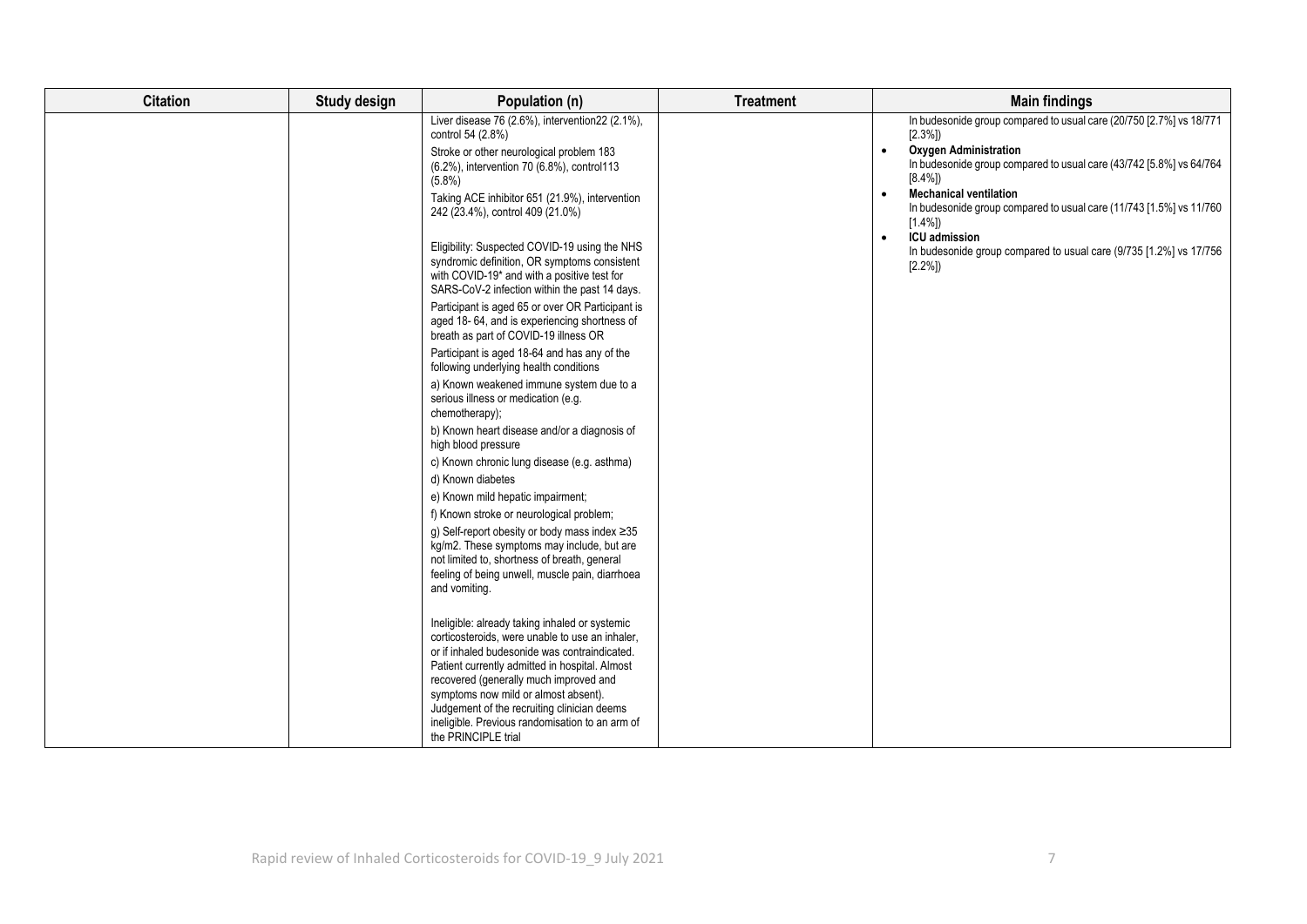| <b>Citation</b>                                                                                                                                                                                                                        | Study design                                                                                 | Population (n)                                                                                                                                                                                                                                                                                                                                                                                                                                                                                                                                                                                                                                                                                                                                                                                                                                                                                                                                                                                                                                                                                                                                                                          | <b>Treatment</b>                                                                                                                                                              | <b>Main findings</b>                                                                                                                                                                                                                                                                                                                                                                                                                                                                                                                                                                                                                                                                                                                                                                                                                                                                                                                                                                                                                                                                                                                                                                                                                                                                                                                                                                                                                                                                                                                                                                                                                                                                                                                                                                                                                                                                                                                                                                                                                                                                                                                                                                                                                                                                                                                                                                                                                                                                                                                                                        |
|----------------------------------------------------------------------------------------------------------------------------------------------------------------------------------------------------------------------------------------|----------------------------------------------------------------------------------------------|-----------------------------------------------------------------------------------------------------------------------------------------------------------------------------------------------------------------------------------------------------------------------------------------------------------------------------------------------------------------------------------------------------------------------------------------------------------------------------------------------------------------------------------------------------------------------------------------------------------------------------------------------------------------------------------------------------------------------------------------------------------------------------------------------------------------------------------------------------------------------------------------------------------------------------------------------------------------------------------------------------------------------------------------------------------------------------------------------------------------------------------------------------------------------------------------|-------------------------------------------------------------------------------------------------------------------------------------------------------------------------------|-----------------------------------------------------------------------------------------------------------------------------------------------------------------------------------------------------------------------------------------------------------------------------------------------------------------------------------------------------------------------------------------------------------------------------------------------------------------------------------------------------------------------------------------------------------------------------------------------------------------------------------------------------------------------------------------------------------------------------------------------------------------------------------------------------------------------------------------------------------------------------------------------------------------------------------------------------------------------------------------------------------------------------------------------------------------------------------------------------------------------------------------------------------------------------------------------------------------------------------------------------------------------------------------------------------------------------------------------------------------------------------------------------------------------------------------------------------------------------------------------------------------------------------------------------------------------------------------------------------------------------------------------------------------------------------------------------------------------------------------------------------------------------------------------------------------------------------------------------------------------------------------------------------------------------------------------------------------------------------------------------------------------------------------------------------------------------------------------------------------------------------------------------------------------------------------------------------------------------------------------------------------------------------------------------------------------------------------------------------------------------------------------------------------------------------------------------------------------------------------------------------------------------------------------------------------------------|
| Ramakrishnan, Sanjay et al. "Inhaled budesonide<br>in the treatment of early COVID-19 (STOIC): a<br>phase 2, open-label, randomised controlled trial."<br>The Lancet Respiratory Medicine, S2213-<br>2600(21)00160-0. 9 Apr. 2021. (9) | Randomised, open-label<br>parallel-group, phase 2<br>clinical trial done in the<br>community | Setting= Oxfordshire, UK<br>Eligibility: Adults aged older than 18 years with<br>symptoms of COVID-19 (new onset cough and<br>fever or anosmia, or both) within 7 days<br>Exclusion criteria: recent use (within 7 days) of<br>inhaled or systemic glucocorticoids or if they<br>had a known allergy or contraindication to<br>inhaled budesonide.<br>167 recruited<br>21 excluded<br>146 randomized<br>N=70 budesonide (mean age=44years, 39<br>females. 31 males)<br>N=69 usual care (mean age =46 years, 41<br>females, 28 males)<br>Race or ethnicity<br>White: Budesonide 65 (93%), usual care 64<br>(93%)<br>Non-White: Budesonide 5 (7%), usual care 5<br>(7%)<br>Body-mass index, kg/m: Budesonide 2 27 (4.9)<br>usual care 26 $(4.6)$<br>Number of comorbidities†: Budesonide 1 (0-2)<br>usual care $1(0-1)$<br>Cardiovascular disease Budesonide 6 (9%),<br>usual care 6 (9%)<br>Diabetes Budesonide 3 (4%), usual care 4 (6%)<br>Past or current history of asthma Budesonide 11<br>(16%) usual care 10 (14%)<br>Duration of symptoms, days†Budesonide 3 (2-<br>5), usual care 3 (2-4)<br>Evidence of COVID-19-positive<br>status<br>Budesonide 66 (94%) usual care 65 (94%) | <b>Treatment</b><br>Budesonide dry powder inhaler at a dose of<br>400 µg per actuation (two puffs to be taken<br>twice per day; total dose 1600 µq).<br>Control<br>Usual care | <b>Primary outcome</b><br>COVID-19-related urgent care visits, including emergency department<br>assessment or hospitalization.<br>The primary outcome occurred in ten (14%) of 70 participants in the usual<br>care group and one (1%) of 69 participants in the budesonide group<br>(difference in proportions $0.131$ , 95% CI $0.043$ to $0.218$ ; p= $0.004$ )<br>For the ITT population, the primary outcome occurred in 11 (15%)<br>participants in the usual<br>care group and two (3%) participants in the budesonide group (difference in<br>proportions 0.123, 95% CI 0.033 to 0.213, p=0.009).<br>Secondary outcome<br>clinical recovery, as defined by self-reported time to symptom resolution; viral<br>symptoms measured by the Common Cold Questionnaire (CCQ)12 and the<br>InFLUenza PatientReported Outcome (FLUPro)13 questionnaire; blood<br>oxygen saturations and body temperature; and SARSCoV-2 viral load<br>Clinical recovery was 1 day shorter in the budesonide group compared with<br>the usual care group (median 7 days [95% CI 6 to 9] in the budesonide group<br>vs 8 days [7 to 11] in the usual care group<br>The mean proportion of days with a fever in the first 14 days was lower in the<br>budesonide group (2%, SD 6) than the usual care group (8%, SD 18;<br>Wilcoxon test p=0.051) and the proportion of participants with at least 1 day<br>of fever was lower in the budesonide group when compared with the usual<br>care group.<br>Symptom resolution at day 14, as defined by the<br>FLUPro user manual, occurred in 55 (82%) participants in the budesonide<br>group and 49 (72%) participants in the usual care group (difference in<br>proportions $0.100$ , 95% CI -0.040 to $0.241$ ; p= $0.166$ ); whereas the median<br>time to symptom resolution as measured by the FLUPro was 3 days (95% CI<br>2 to 5) in the budesonide group and 4 days (3 to 6) in the usual care group<br>(log-rank test p=0.080; appendix p 12). The mean change in FLUPro total<br>score between days 0 and 14 in the budesonide group was $-0.65$ ( $-0.80$ to<br>$-0.50$ ) and in the usual care group was $-0.54$ ( $-0.69$ to $-0.40$ ; mean<br>difference of $-0.10$ , 95% CI $-0.21$ to $-0.00$ ; p=0.044). The mean daily<br>FLUPro scores for the total symptom burden and individual domains.<br>a All secondary outcome analyses were conducted on the concurrent randomization and eligible analysis population in participants with SARS-CoV-2 positive analysis population, but restricted to those in the inhaled budesoni |
|                                                                                                                                                                                                                                        |                                                                                              |                                                                                                                                                                                                                                                                                                                                                                                                                                                                                                                                                                                                                                                                                                                                                                                                                                                                                                                                                                                                                                                                                                                                                                                         |                                                                                                                                                                               | opportunity and processing consider the consideration of the consideration of the consideration of the consideration of the budoopid of the consideration of the budoopide or usual open during the time period when the budoo                                                                                                                                                                                                                                                                                                                                                                                                                                                                                                                                                                                                                                                                                                                                                                                                                                                                                                                                                                                                                                                                                                                                                                                                                                                                                                                                                                                                                                                                                                                                                                                                                                                                                                                                                                                                                                                                                                                                                                                                                                                                                                                                                                                                                                                                                                                                              |

\* Concurrent randomized analysis (prespecified sensitivity analysis), "defined as all participants who were eligible for budesonide and randomized to budesonide or usual care during the time period when the budesonide arm *participants already using steroid inhalers, and therefore may have had asthma or COPD, were excluded from randomization to the budesonide arm".*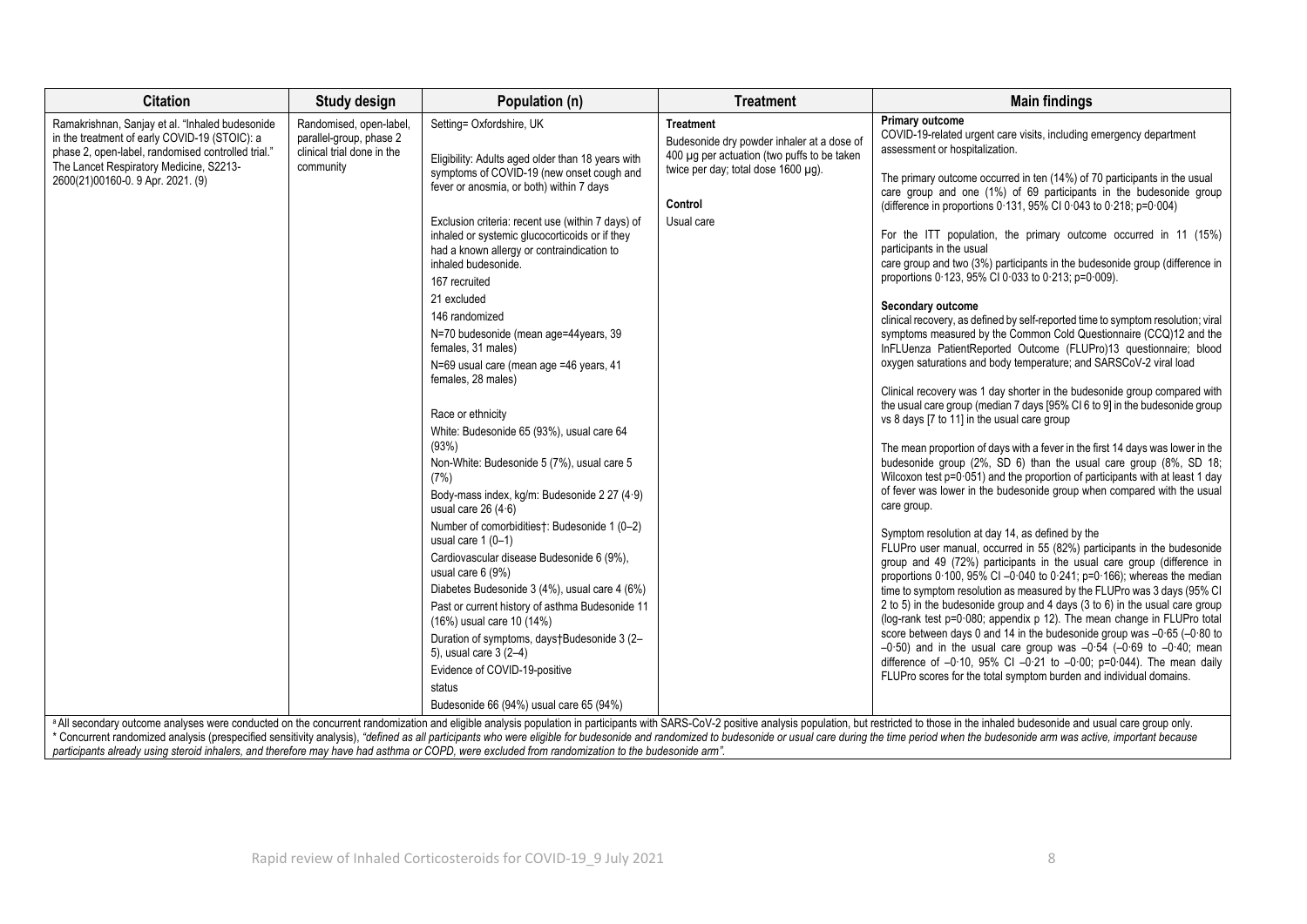### **Table 2. Characteristics of excluded studies**

| <b>Citation</b>                                                                                              | Type of record  | <b>Reason for exclusion</b>                                                                |
|--------------------------------------------------------------------------------------------------------------|-----------------|--------------------------------------------------------------------------------------------|
| Lawson Health Research Institute. NCT04374474, first registered 5 May 2020 Withdrawn (Study withdrawn before | Trial registry  | Wrong patient population                                                                   |
| any enrollment (site's research goals adjustments)                                                           |                 |                                                                                            |
| Stanford University. NCT04193878, first registered 10 December 2019                                          | Trial registry  | Wrong patient population                                                                   |
| Mashhad University of Medical Sciences. IRCT20200522047542N1, first registered 4 August 2020                 | Trial registry  | Wrong patient population                                                                   |
| Mazandaran University of Medical Sciences. IRCT20190804044429N6, first registered 20 February 2021           | Trial registry  | Wrong intervention                                                                         |
| Comisión Nacional de Evaluación de Tecnologías de, Salud. Inhaled budesonide for treating COVID-19 patients  | Journal article | Systematic review no RCTs included (Spanish guideline developed by Argentinian Ministry of |
|                                                                                                              |                 | Health. They include the two trials we've analysed in this Rapid Review)                   |
| Fondation Ophtalmologique Adolphe de Rothschild. NCT04361474 first registered 24 April 2020                  | Trial registry  | Wrong intervention                                                                         |
| Halpin DM, Singh D, Hadfield RM. Inhaled corticosteroids and COVID-19: a systematic review and clinical      | Journal article | Systematic review no RCTs included                                                         |
| perspective. European Respiratory Journal. 2020 May 1;55(5).                                                 |                 |                                                                                            |
| Kow CS, Hasan SS. Preadmission use of inhaled corticosteroids and risk of fatal or severe COVID-19: a meta-  | Journal article | Systematic review no RCTs included                                                         |
| analysis. Journal of Asthma. 2021 Jan 21:1-4.                                                                |                 |                                                                                            |
| Ola Blennow. NCT04381364, first registered 8 May 2020                                                        | Trial registry  | Wrong patient population                                                                   |

### **Table 3. Characteristics of planned and ongoing studies**

| <b>Citation</b>                                                                                                                                           | Study design                  | Population<br>(n) | <b>Treatment</b>                                                                                                                                                                                                                                                                                                                                                          |
|-----------------------------------------------------------------------------------------------------------------------------------------------------------|-------------------------------|-------------------|---------------------------------------------------------------------------------------------------------------------------------------------------------------------------------------------------------------------------------------------------------------------------------------------------------------------------------------------------------------------------|
| McGill University Health Centre/Research Institute of the McGill University Health<br>Centre. NCT04435795, first registered 17 June 2020                  | RCT with factorial assignment | 215               | Patients will be randomised to normal Saline intranasal BID and Placebo 3 puff MDI inhaled BIDor Intranasal ciclesonide BID<br>50 mcg BID to each nostril and inhaled ciclesonide 600 mcg BID x 14 days                                                                                                                                                                   |
| Sara Verea. NCT04355637, first registered 21 April 2020                                                                                                   | RCT with parallel assignment  | 300               | Patients will be randomised to standard of care to treat their pneumonia or standard of care to treat their pneumonia + inhaled<br>budesonide                                                                                                                                                                                                                             |
| Sugiyama Haruhito. JPRN-jRCTs031190269, first registered 27 March 2020                                                                                    | RCT with parallel assignment  | 90                | Patients will be randomised to standard of care or Ciclesonide is inhaled three times a day at a dose of 400 microgram once a<br>day for seven consecutive days.                                                                                                                                                                                                          |
| University of Oxford, Clinical Trials and Research Governance. NCT04416399,<br>registered 4 June 2020 (Terminated (Independent statistical review advice) | RCT with parallel assignment  | 146               | Patients will be randomised to standard of care or inhaled budesonide                                                                                                                                                                                                                                                                                                     |
| Respiratory Reseach Unit 237, Hvidovre Hospital. Assistance Publique - Hâ-<br>Žpitaux de Paris I. EUCTR2020-002208-37-DK, first registered 8 June 2020    | RCT with parallel assignment  | 138               | Patients will be randomised to placebo or inhaled ciclesonide 320 mcg bid                                                                                                                                                                                                                                                                                                 |
| Assistance Publique - Hâ-Žpitaux de Paris. NCT04331054, first registered 2 April<br>2020                                                                  | RCT with parallel assignment  | 436               | Patients will be randomised to usual practice arm will be follow during 30 days or Usual practice + inhalation SYMBICORT<br>RAPIHALER 200/6 µg (2 puffs bid during 30 days)                                                                                                                                                                                               |
| Fundaciâ-Ž Eurecat. EUCTR2020-005280-31-ES, first registered 1 February 2021                                                                              | <b>RCT</b>                    | 200               | Patients will be randomised to standard of care or inhaled budesonide / formoterol combination (BiResp Spiromax®)                                                                                                                                                                                                                                                         |
| Lady Hardinge Medical College - New Delhi // India. CTRI/2020/04/024948, first<br>registered 30 April 2020                                                | RCT with parallel assignment  | 120               | Patients will be randomised to standard of care or oral Ivermectin 12 mg OD for 7 days or oral Hydroxychloroquine 400 mg<br>bid Day1 followed by 200 mg bid on Days 2 to 7 or inhaled ciclesonide 200 mcg bid for 7 days                                                                                                                                                  |
| Korea University Guro Hospital. NCT04330586, first registered 1 April 2020                                                                                | RCT with parallel assignment  | 60                | Patients will be randomised to Standard care without ciclesonide or Ciclesonide 320ug oral inhalation q12h for 14 days                                                                                                                                                                                                                                                    |
| Japan Agency for Medical Research and Development (AMED). JPRN-<br>jRCTs031200196, first registered                                                       | RCT with parallel assignment  | 118               | Patients will be randomised to Standard care or favipiravir, oral camostat, and ciclesonide inhalation will be given for 10 days.                                                                                                                                                                                                                                         |
| FundaciA <sup>3</sup> Clinic per a la Recerca BiomA"dica. EUCTR2020-001616-18-ES, first<br>registered 20 April 2020                                       | RCT with parallel assignment  | 300               | Patients will be randomised to standard of care or Inhaled budesonide 800 microgramos                                                                                                                                                                                                                                                                                     |
| Fasa University of Medical Sciences. IRCT20200324046852N1, first registered 5<br>April 2020                                                               | RCT with parallel assignment  | 30                | Patients will be randomised to standard of care or Levamisole tablet 50 mg TDS and Budesonide+ Formoterol inhaler 1 puff<br>every 12 hours as intervention drugs in addition to standard treatment.                                                                                                                                                                       |
| Fasa University of Medical Sciences. NCT04331470, first registered 2 April 2020                                                                           | RCT with parallel assignment  | 30                | Patients will be randomised to standard of care i.e. Hydroxy Chloroquine 200mg single dise Lopinavir/Ritonavir 2 tablets<br>every 12 hours or Levamisole 50 mg tablet has to be taken 1-2 tablets every 8 hours Budesonide+Formoterol has to be<br>inhaled 1-2 puff every 12 hours and Hydroxy Chloroquine 200mg single dise Lopinavir/Ritonavir 2 tablets every 12 hours |
| Tushar Patel. CTRI/2020/10/028581, first registered 20 October 2020                                                                                       | RCT with parallel assignment  | 1000              | Patients will be randomised to standard of care or Budesonide Rotacaps 200 mcg BD for 10 - 14 days depending on onset of<br>symptoms given in addition to the local standard of care                                                                                                                                                                                      |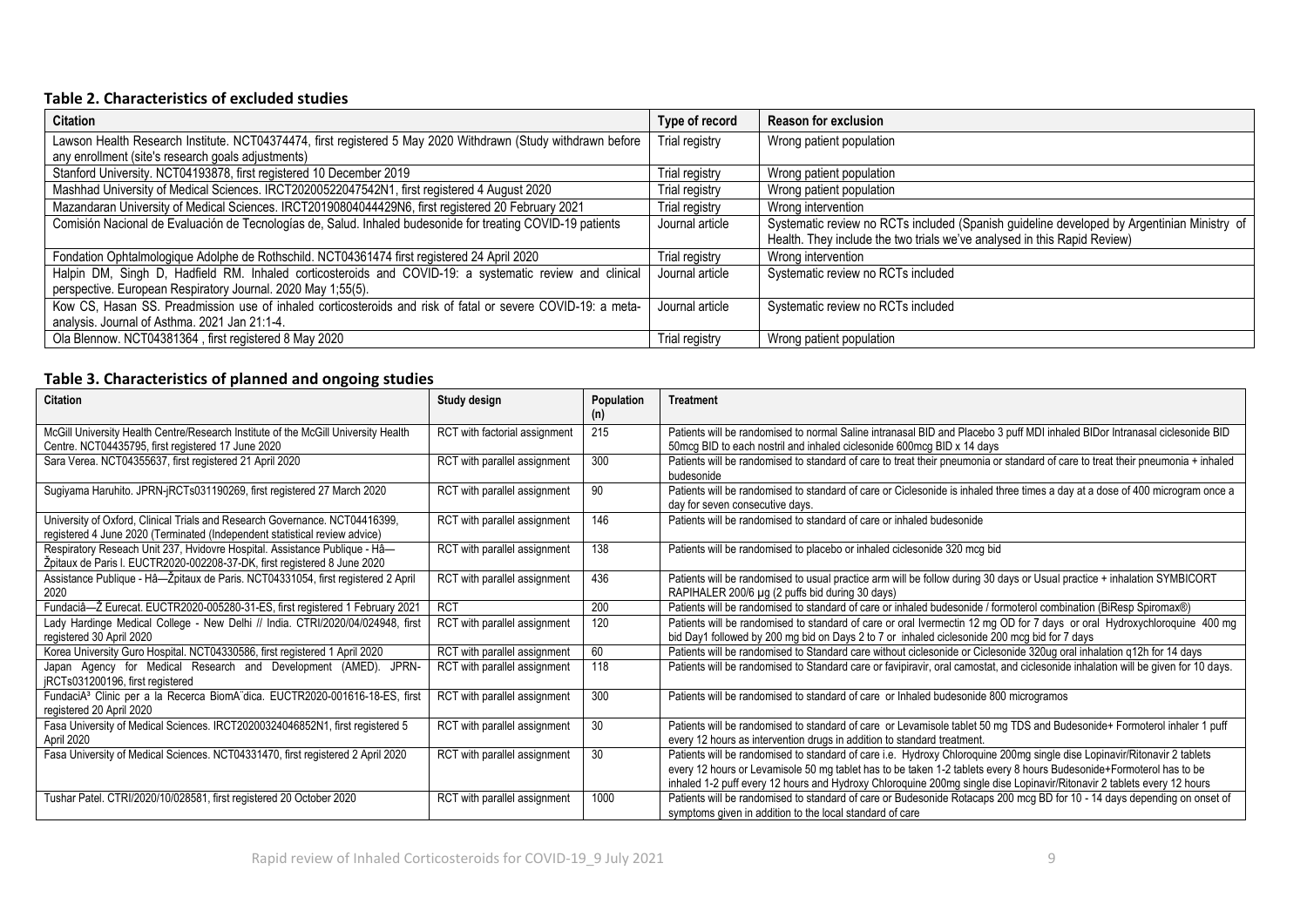| <b>Citation</b>                                                                | Study design                 | Population | Treatment                                                                                                                        |
|--------------------------------------------------------------------------------|------------------------------|------------|----------------------------------------------------------------------------------------------------------------------------------|
|                                                                                |                              |            |                                                                                                                                  |
| Covis Pharma S.a-Z.r.l. NCT04377711, first registered 6 May 2020               | RCT with parallel assignment | 400        | Patients will be randomised to receive Placebo matching Alvesco, twice daily for 30 days via pMDI or inhaled Alvesco             |
|                                                                                |                              |            | (Ciclesonide) 320mcg, twice daily for 30 days via pMDI                                                                           |
| Babol University of Medical Sciences.                                          | RCT with parallel assignment | - 80       | Patients will be randomised to standard of care including famotidine, cetirizine, N-acetylcysteine, bromhexine, naproxen, and    |
| IRCT20201024049134N1, first registered 02 November 2020                        |                              |            | fluticasone propionate inhaler, or the intervention group will also receive the standard regimen plus two capsules of arbidol    |
|                                                                                |                              |            | (manufactured by Pharmstandard, Russia) with the dose of 40 mg q8hours. Treatment in both groups will continue for 7 days.       |
| ANRS, Emerging Infectious Diseases. NCT04920838, first registered 10 June 2021 | RCT with parallel assignment | 600        | Patients will be randomised to receive Tablets containing 500 mg of paracetamol. One to two tablets every 4-6 hours as required, |
|                                                                                |                              |            | to a maximum of 6 tablets (3 grams) daily in divided doses or Inhaled Ciclésonide: 320 mcg BID per day and Oral                  |
|                                                                                |                              |            | Nitazoxanide:2000 mg tablets daily (divided into two daily intakes of two tablets of nitazoxanide 500 mg) during 14 days or      |
|                                                                                |                              |            | telmisartan (Micardis <sup>®</sup> 20 mg) during 10 days                                                                         |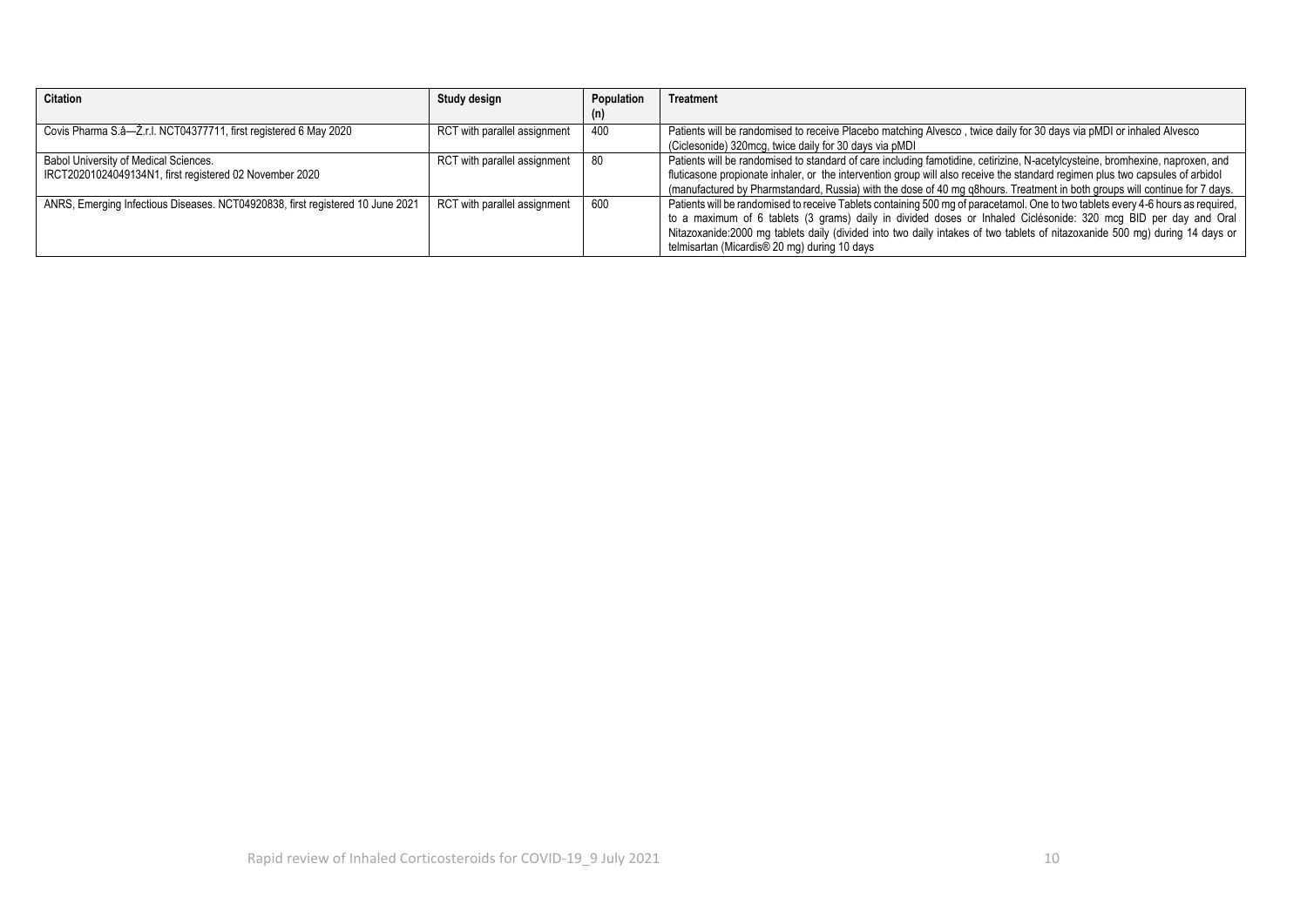### **Table 4: Summary of findings**

**Author(s)**: A Hohlfeld, V Ngah

**Question**: Should inhaled corticosteroids be used to treat patients with suspected or confirmed COVID-19 not requiring oxygen therapy in hospital or ambulatory settings?

**Setting**: United Kingdom

|                                            | <b>Certainty assessment</b>         |                                                      |                                                                      |                     |                           |                                | Nº of patients                                                                                                             |                                      | <b>Effect</b>                               |                                                  |                                    |
|--------------------------------------------|-------------------------------------|------------------------------------------------------|----------------------------------------------------------------------|---------------------|---------------------------|--------------------------------|----------------------------------------------------------------------------------------------------------------------------|--------------------------------------|---------------------------------------------|--------------------------------------------------|------------------------------------|
| Nº of<br><b>studies</b>                    | <b>Study</b><br>design              | <b>Risk of bias</b>                                  | Inconsistency                                                        | <b>Indirectness</b> | <b>Imprecision</b>        | <b>Other</b><br>considerations | <b>ICS</b>                                                                                                                 | <b>Standard care</b>                 | <b>Relative</b><br>(95% CI)                 | <b>Absolute</b><br>(95% CI)                      | <b>Certainty</b>                   |
|                                            |                                     | Resolution of symptoms (follow up: 28 days)          |                                                                      |                     |                           |                                |                                                                                                                            |                                      |                                             |                                                  |                                    |
| $\overline{2}$                             | randomised<br>trials                | serious <sup>a</sup>                                 | not serious                                                          | not serious b       | not serious               | none                           | 758/1103 (68.7%)                                                                                                           | 712/1149 (62.0%)                     | <b>RR 1.11</b><br>$(1.04 \text{ to } 1.18)$ | 68 more per 1,000<br>(from 25 more to 112 more)  | $\oplus$ $\oplus$<br>LOW           |
| Hospitalisation/death (follow up: 28 days) |                                     |                                                      |                                                                      |                     |                           |                                |                                                                                                                            |                                      |                                             |                                                  |                                    |
| $\overline{2}$                             | randomised<br>trials                | serious <sup>c</sup>                                 | not serious                                                          | not serious         | serious <sup>d</sup>      | none                           | 70/1103 (6.3%)                                                                                                             | 102/1149 (8.9%)                      | <b>RR 0.44</b><br>$(0.11$ to $1.84)$        | 50 fewer per 1,000<br>(from 79 fewer to 75 more) | $\oplus$ $\oplus$<br>LOW           |
|                                            |                                     | Time to resolution of symptoms (follow up: 28 days)  |                                                                      |                     |                           |                                |                                                                                                                            |                                      |                                             |                                                  |                                    |
|                                            | randomised<br>trial                 | serious <sup>c</sup>                                 | not serious                                                          | not serious         | not serious               | none                           |                                                                                                                            | Median 2.59 (IQR 0.956 - 4.714) days |                                             |                                                  |                                    |
|                                            |                                     | Progression to requiring oxygen (follow up: 28 days) |                                                                      |                     |                           |                                |                                                                                                                            |                                      |                                             |                                                  |                                    |
|                                            | randomised<br>trial                 | serious <sup>a</sup>                                 | not serious                                                          | not serious         | serious <sup>e</sup>      | none                           | 43/1032 (4.2%)                                                                                                             | 64/1080 (5.9%)                       | <b>RR 0.70</b><br>$(0.48 \text{ to } 1.03)$ | 18 fewer per 1,000<br>(from 31 fewer to 2 more)  | $\oplus$ $\oplus$<br>LOW           |
|                                            |                                     |                                                      | Progression to requiring mechanical ventilation (follow up: 28 days) |                     |                           |                                |                                                                                                                            |                                      |                                             |                                                  |                                    |
|                                            | randomised<br>trial                 | serious <sup>a</sup>                                 | not serious                                                          | not serious         | serious <sup>d</sup>      | none                           | 11/1032 (1.1%)                                                                                                             | 11/1080 (1.0%)                       | <b>RR 1.05</b><br>$(0.46 \text{ to } 2.40)$ | 1 more per 1,000<br>(from 6 fewer to 14 more)    | $\oplus$ $\oplus$<br>LOW           |
|                                            |                                     |                                                      |                                                                      |                     |                           |                                | Proportion with negative SARS-CoV-2 PCR on nasopharyngeal swab at chosen time point(s) post-diagnosis (follow up: 14 days) |                                      |                                             |                                                  |                                    |
|                                            |                                     |                                                      |                                                                      |                     |                           |                                | No events for this outcome reported in the Yu trial                                                                        |                                      |                                             |                                                  | $\overline{\phantom{a}}$           |
|                                            | Serious AEs (follow up: 28 days)    |                                                      |                                                                      |                     |                           |                                |                                                                                                                            |                                      |                                             |                                                  |                                    |
|                                            | randomised<br>trial                 | serious <sup>f</sup>                                 | not serious                                                          | not serious         | very serious 9            | none                           | 2/1032 (0.2%)                                                                                                              | $0/1080(0.0\%)$                      | <b>RR 5.23</b><br>(0.25 to 108.86)          | 0 fewer per 1,000<br>(from 0 fewer to 0 fewer)   | $\bigoplus$ OOO<br><b>VERY LOW</b> |
|                                            | Adverse events (follow up: 14 days) |                                                      |                                                                      |                     |                           |                                |                                                                                                                            |                                      |                                             |                                                  |                                    |
|                                            | randomised<br>trial                 | serious <sup>f</sup>                                 | not serious                                                          | not serious         | very serious <sup>9</sup> | none                           | 5/71 (7.0%)                                                                                                                | $0/69(0.0\%)$                        | <b>RR 10.69</b><br>(0.60 to 189.81)         | 0 fewer per 1,000<br>(from 0 fewer to 0 fewer)   | $\oplus$ OOO<br><b>VERY LOW</b>    |

*CI: Confidence interval; RR: Risk ratio*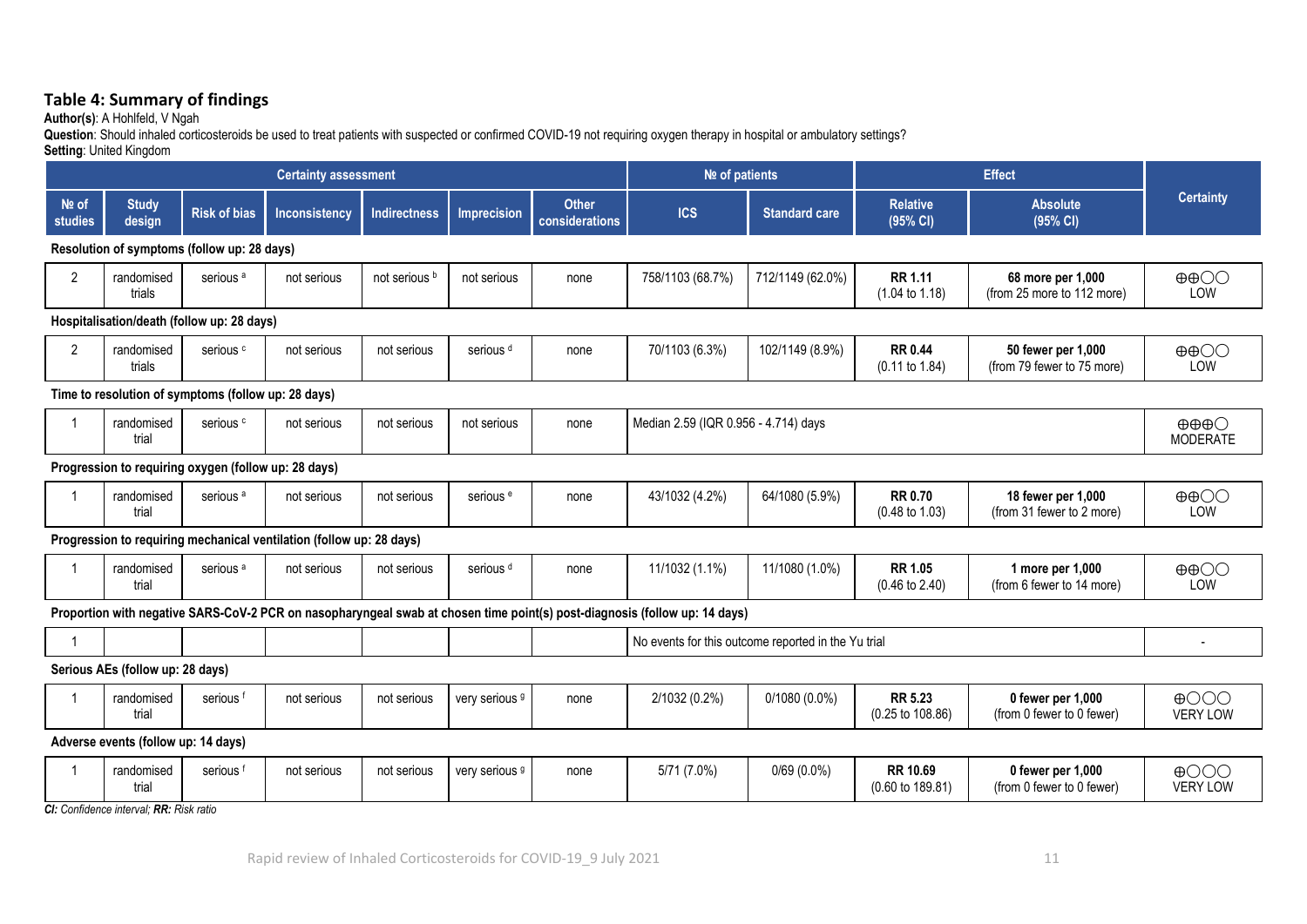#### **Explanations**

a. Open label trial. Outcomes are subjective and self-reported. PRINCIPLE trial is a pre-print (awaiting peer-review), therefore, results may not have been reported accurately.

b. Pre-hospital study that included suspected and confirmed SARS-COV-2 participants in the United Kingdom.

c. PRINCIPLE trial has preliminary data. Therefore, attrition and reporting data (denominators) may change from the current reported analysis to the final analysis. Data not available for all or nearly all participants ran assessed to have some concerns for outcome hospitalisation or death.

d. Confidence Intervals are wide, crossing appreciable benefit and appreciable harm.

e. Confidence Interval crosses the null and appreciable benefit.

f. Risk of bias was downgraded by 1 level as there are some concerns of deviation from intended intervention, missing data and outcome measurement.

g. Due to very wide confidence interval consistent with the possibility for benefit and the possibility for harm and low number of participants.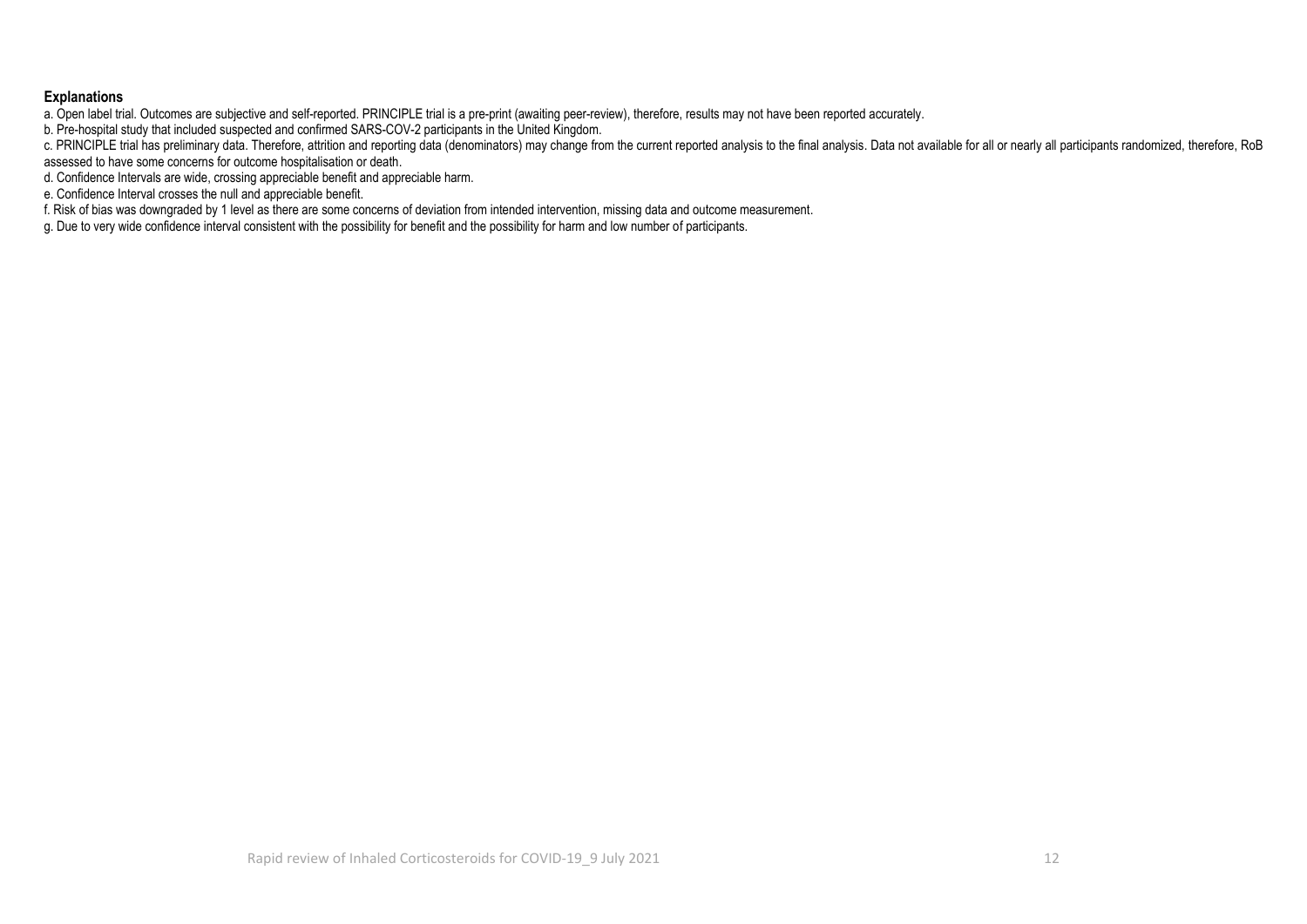# **Table 5: Quality appraisal: overall risk of bias for the primary outcome (2-grade increase on an ordinal scale for clinical deterioration) from Yu** *et al***., 2021 (8)**

| <b>Bias</b>                                                                                                                                 | Author's judgment | <b>Support for judgment</b>                                                                                                                         |
|---------------------------------------------------------------------------------------------------------------------------------------------|-------------------|-----------------------------------------------------------------------------------------------------------------------------------------------------|
|                                                                                                                                             |                   | Quote: "Randomized using a secure, in-house, web-based randomization                                                                                |
|                                                                                                                                             |                   | system."                                                                                                                                            |
|                                                                                                                                             |                   | Comment: Allocation sequence random. Allocation sequence concealed.                                                                                 |
|                                                                                                                                             | Low               | Imbalances in baseline characteristics appear to be compatible with chance.                                                                         |
|                                                                                                                                             |                   | Quote: "Open-label"                                                                                                                                 |
|                                                                                                                                             |                   | Comment: Unblinded study (participants and personnel/carers)                                                                                        |
| Randomisation<br>Deviations from intervention<br>Missing outcome data<br>Measurement of the outcome<br>Selection of the reported<br>results |                   | Deviations from intended intervention arising because of the study context:                                                                         |
|                                                                                                                                             |                   | No participant cross-over.                                                                                                                          |
|                                                                                                                                             |                   | No information on administration of co-interventions of interest: Biologics,                                                                        |
|                                                                                                                                             | Some concerns     | antivirals and corticosteroids.                                                                                                                     |
|                                                                                                                                             |                   | Hence, no information on whether deviations arose because of the trial<br>context.                                                                  |
|                                                                                                                                             |                   | Data for the outcome were analyzed using intention-to-treat analysis. This                                                                          |
|                                                                                                                                             |                   | method was considered appropriate to estimate the effect of assignment to                                                                           |
|                                                                                                                                             |                   | intervention.                                                                                                                                       |
|                                                                                                                                             |                   | Risk assessed to be some concerns for the outcome: Hospitalization or death.                                                                        |
|                                                                                                                                             |                   | Serious adverse events.                                                                                                                             |
|                                                                                                                                             |                   | Data from interim analysis in the concurrent randomized population.                                                                                 |
|                                                                                                                                             |                   | Comment: 2112 patients randomized; 1957 patients analyzed for Serious                                                                               |
|                                                                                                                                             |                   | Adverse Events. 1820 patients analyzed for hospitalization or death.                                                                                |
|                                                                                                                                             |                   | Data not available for all or nearly all participants randomized.                                                                                   |
|                                                                                                                                             |                   | No evidence that the result is not biased.                                                                                                          |
|                                                                                                                                             |                   | Reasons for missing data: not eligible (16 vs unknown); withdrew consent (8                                                                         |
|                                                                                                                                             |                   | vs unknown); recovered at day 0 (3 vs unknown) [not true missing data]; no                                                                          |
|                                                                                                                                             |                   | outcome diary information (44 vs unknown)                                                                                                           |
|                                                                                                                                             | Some concerns     | Missingness could depend on the true value of the outcome.                                                                                          |
|                                                                                                                                             |                   | Not likely that missingness depends on the true value of the outcome.                                                                               |
|                                                                                                                                             |                   | Proportion of missingness are not available for the standard care arm in the                                                                        |
|                                                                                                                                             |                   | concurrent randomized population but available in the overall population.                                                                           |
|                                                                                                                                             |                   | Reasons in the overall population were the same between arms.                                                                                       |
|                                                                                                                                             |                   | Risk assessed to be some concerns for the outcome: Hospitalization or death.<br>Serious adverse events.                                             |
|                                                                                                                                             |                   | Comment: Method of measuring the outcome probably appropriate.                                                                                      |
|                                                                                                                                             |                   | Measurement or ascertainment of outcome probably does not differ                                                                                    |
|                                                                                                                                             |                   | between groups.                                                                                                                                     |
|                                                                                                                                             |                   | Unblinded study (outcome assessor)                                                                                                                  |
|                                                                                                                                             |                   | <b>SERIOUS ADVERSE EVENTS</b>                                                                                                                       |
|                                                                                                                                             |                   | The authors reported on serious adverse events that may contain both                                                                                |
|                                                                                                                                             |                   | clinically- and laboratory-detected outcomes which can be influenced by                                                                             |
|                                                                                                                                             |                   | knowledge of the intervention assignment, but is not likely in the context of                                                                       |
|                                                                                                                                             |                   | the pandemic.                                                                                                                                       |
|                                                                                                                                             | Some concerns     | Risk assessed to be some concerns for the outcome: First reported recovery,                                                                         |
|                                                                                                                                             |                   | time to first reported recovery, early sustained recovery, Serious adverse                                                                          |
|                                                                                                                                             |                   | events.                                                                                                                                             |
|                                                                                                                                             |                   | <b>HOSPITALIZATION OR DEATH</b>                                                                                                                     |
|                                                                                                                                             |                   | For the outcome hospitalization or death, we consider that the assessment                                                                           |
|                                                                                                                                             |                   | cannot possibly be influenced by knowledge of intervention assignment.<br>Risk assessed to be low for the outcome: Hospitalization or death, oxygen |
|                                                                                                                                             |                   | administration, mechanical ventilation, ICU admission.                                                                                              |
|                                                                                                                                             |                   | Comment: The protocol, statistical analysis plan and registries were available.                                                                     |
|                                                                                                                                             |                   | Results were not selected from multiple outcome measurements or analyses                                                                            |
|                                                                                                                                             |                   | of the data.                                                                                                                                        |
|                                                                                                                                             | Low               | Trial analyzed as pre-specified.                                                                                                                    |
|                                                                                                                                             |                   | Risk assessed to be low for the outcome: Hospitalization or death. Serious                                                                          |
|                                                                                                                                             |                   | adverse events.                                                                                                                                     |
|                                                                                                                                             |                   |                                                                                                                                                     |
|                                                                                                                                             |                   |                                                                                                                                                     |
| Overall risk of bias                                                                                                                        | Some concerns     |                                                                                                                                                     |
|                                                                                                                                             |                   |                                                                                                                                                     |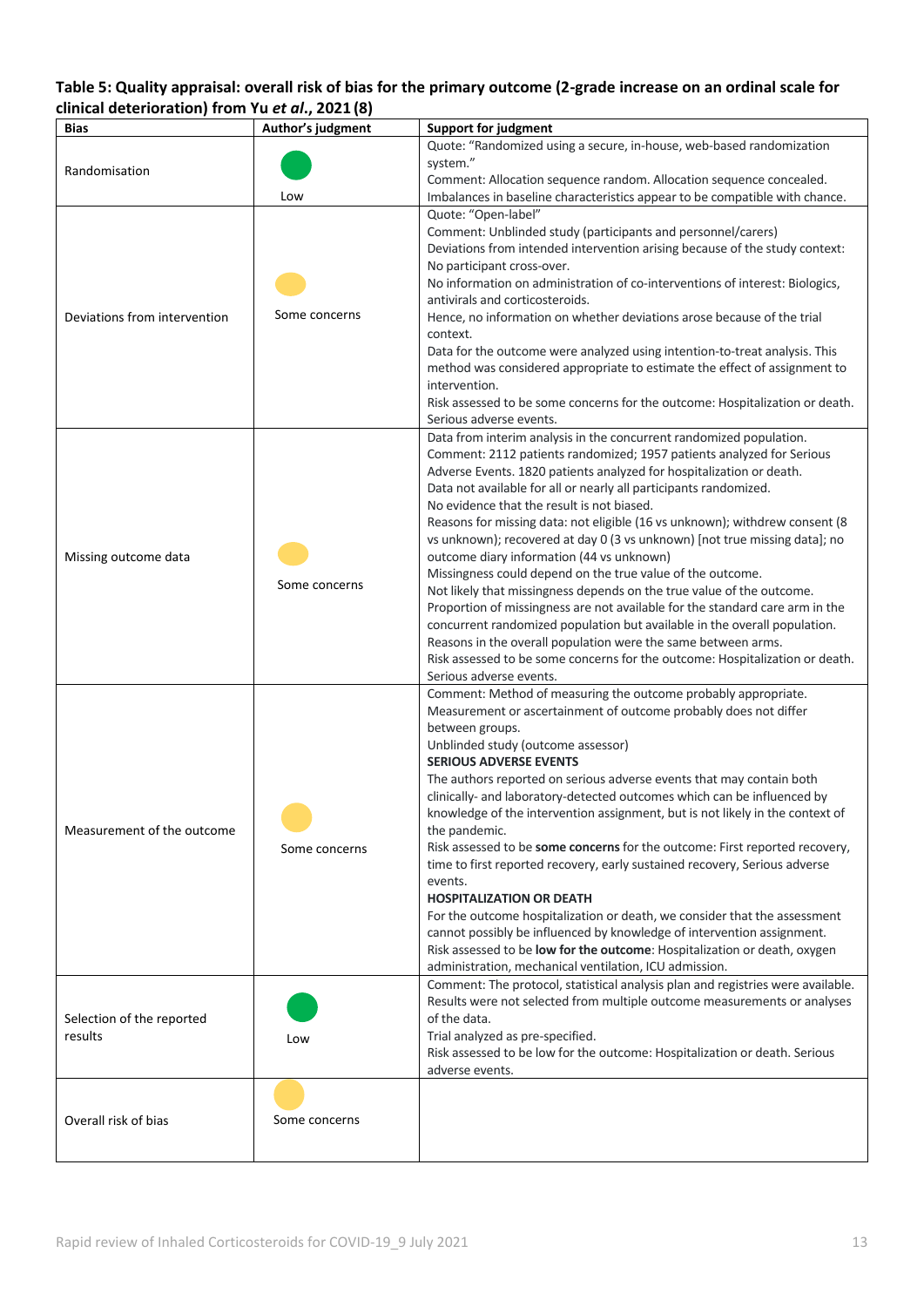### **Table 6: Quality appraisal: overall risk of bias for the primary outcome (2-grade increase on an ordinal scale for clinical deterioration) from Ramakrishnan** *et al***., 2021 (9)**

| <b>Bias</b>                          | Author's judgment | <b>Support for judgment</b>                                                                                                                                                                                                                                                                                                                                                                                                                                                                                                                                                                                                                                                                                                                                                                                                                                                                                                                                                                |
|--------------------------------------|-------------------|--------------------------------------------------------------------------------------------------------------------------------------------------------------------------------------------------------------------------------------------------------------------------------------------------------------------------------------------------------------------------------------------------------------------------------------------------------------------------------------------------------------------------------------------------------------------------------------------------------------------------------------------------------------------------------------------------------------------------------------------------------------------------------------------------------------------------------------------------------------------------------------------------------------------------------------------------------------------------------------------|
| Randomisation                        | Some concerns     | Quote: "The randomisation sequence was created using a random number<br>generation function and allocation to each group was done through block<br>randomisation in a 1:1 ratio."<br>Comment: Allocation sequence random. Unclear if allocation sequence<br>concealed.<br>Imbalances in baseline characteristics appear to be compatible with chance.                                                                                                                                                                                                                                                                                                                                                                                                                                                                                                                                                                                                                                      |
| Deviations from intervention         | Some concerns     | Quote: "Open-label"<br>Comment: Unblinded study (participants and personnel/carers)<br>Deviations from intended intervention arising because of the study context:<br>No participant cross-over.<br>No information on administration of co-interventions of interest: Biologics,<br>antivirals and corticosteroids.<br>Hence, no information on whether deviations arose because of the trial<br>context.<br>Data for the outcome were analyzed using intention-to-treat analysis. This<br>method was considered appropriate to estimate the effect of assignment to<br>intervention. Per protocol for resolution of symptoms, which is not an<br>appropriate method<br>Risk assessed to be some concerns for the outcome: Hospitalization or<br>death. Serious adverse events. Resolution of symptoms                                                                                                                                                                                     |
| Missing outcome data                 | Some concerns     | Data available for all participants<br>Risk assessed to be some concerns for the outcome: Hospitalization or<br>death. Serious adverse events. Resolution of symptoms                                                                                                                                                                                                                                                                                                                                                                                                                                                                                                                                                                                                                                                                                                                                                                                                                      |
| Measurement of the outcome           | Low               | Comment: Method of measuring the outcome probably appropriate.<br>Measurement or ascertainment of outcome probably does not differ<br>between groups.<br>Unblinded study (outcome assessor)<br><b>SERIOUS ADVERSE EVENTS</b><br>The authors reported on serious adverse events that may contain both<br>clinically- and laboratory-detected outcomes which can be influenced by<br>knowledge of the intervention assignment, but is not likely in the context of<br>the pandemic.<br>Risk assessed to be some concerns for the outcome: First reported<br>recovery, time to first reported recovery, early sustained recovery, Serious<br>adverse events.<br><b>HOSPITALIZATION OR DEATH</b><br>For the outcome hospitalization or death, we consider that the assessment<br>cannot possibly be influenced by knowledge of intervention assignment.<br>Risk assessed to be low for the outcome: Hospitalization or death, oxygen<br>administration, mechanical ventilation, ICU admission. |
| Selection of the reported<br>results | Low               | Comment: The protocol, statistical analysis plan and registries were<br>available.<br>Results were not selected from multiple outcome measurements or<br>analyses of the data.<br>Trial analyzed as pre-specified.<br>Risk assessed to be low for the outcome: Hospitalization or death. Serious<br>adverse events.                                                                                                                                                                                                                                                                                                                                                                                                                                                                                                                                                                                                                                                                        |
| Overall risk of bias                 | Some concerns     |                                                                                                                                                                                                                                                                                                                                                                                                                                                                                                                                                                                                                                                                                                                                                                                                                                                                                                                                                                                            |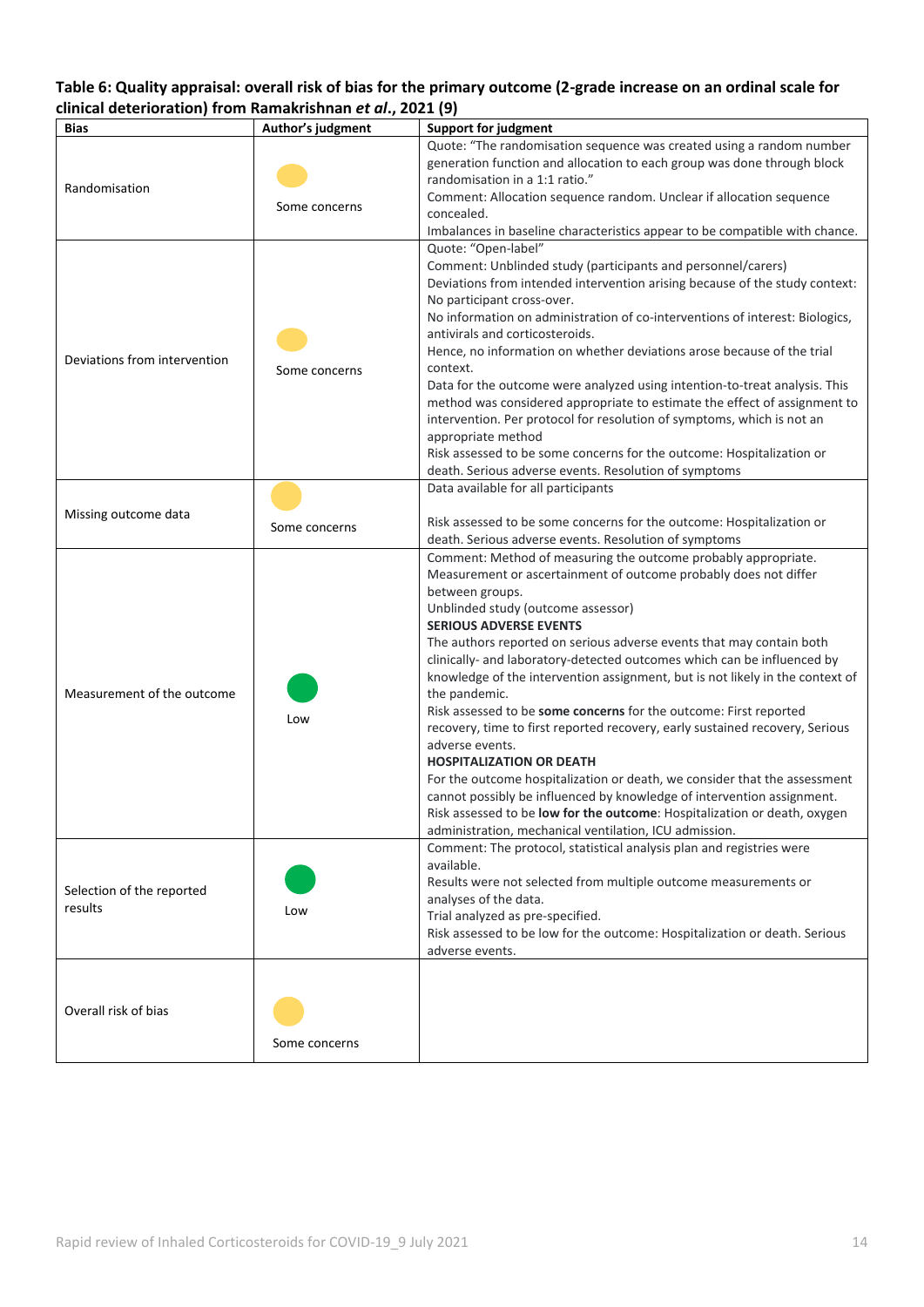### **Epistemonikos**

(title:(Coronaviridae OR coronaviridae OR coronaviridae OR coronaviridae OR coronavirinae OR "coronavirus infection" OR "2019 nCoV" OR 2019nCoV OR "2019-novel CoV" OR coronavir\* OR "corona virus\*" OR "middle east respiratory syndrome\*" OR MERS OR "severe acute respiratory syndrome\*" OR sars\* OR "COVID 19" OR COVID19 OR "COVID 2019" OR "nCov 2019" OR "nCov 19") OR abstract:(Coronaviridae OR coronaviridae OR coronaviridae OR coronaviridae OR coronavirinae OR "coronavirus infection" OR "2019 nCoV" OR 2019nCoV OR "2019-novel CoV" OR coronavir\* OR "corona virus\*" OR "middle east respiratory syndrome\*" OR MERS OR "severe acute respiratory syndrome\*" OR sars\* OR "COVID 19" OR COVID19 OR "COVID 2019" OR "nCov 2019" OR "nCov 19")) AND (title:("inhaled corticosteroid\*" OR beclometasone OR budesonide OR flunisolide OR betamethasone OR fluticasone OR triamcinolone OR mometasone OR ciclesonide OR "fluticasone furoate") OR abstract:("inhaled corticosteroid\*" OR beclometasone OR budesonide OR flunisolide OR betamethasone OR fluticasone OR triamcinolone OR mometasone OR ciclesonide OR "fluticasone furoate"))

### **Records retrieved: 89**

### **Cochrane COVID Study Register**

Searched the register for following individual terms with "Interventional" filter:

"inhaled corticosteroid\*" beclometasone budesonide flunisolide betamethasone fluticasone triamcinolone mometasone ciclesonide "fluticasone furoate"

### **Records retrieved: 32**

### **[www.covid-nma.com](http://www.covid-nma.com/)**

Searched the register for following individual terms:

"inhaled corticosteroid\*" beclometasone budesonide flunisolide betamethasone fluticasone triamcinolone mometasone ciclesonide "fluticasone furoate"

**Records retrieved: 22**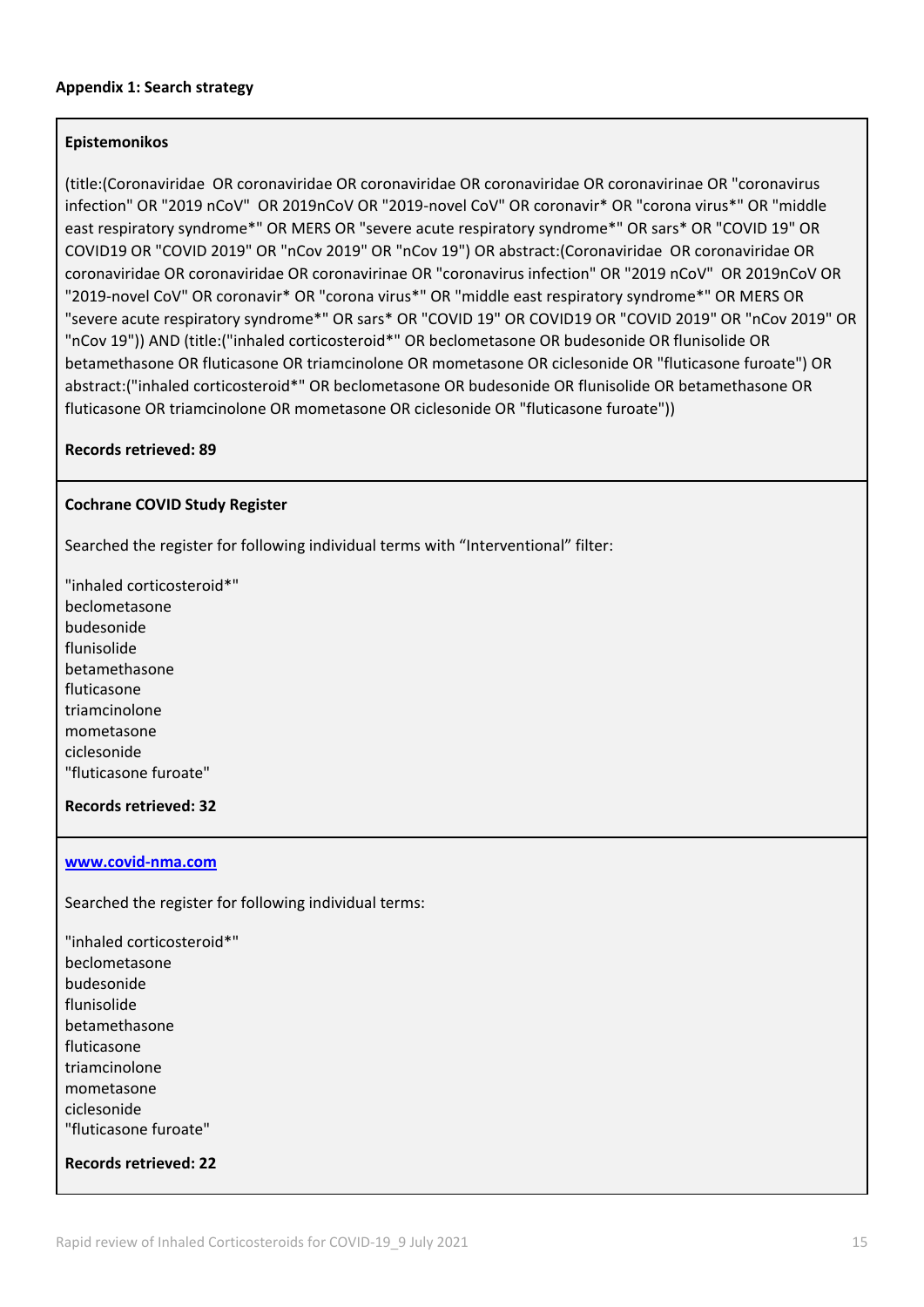| PubMed        |                                                                                                                                                                                                                                                                                                                                                                                                                                                                                                                                                                                                                                                                                                                           |                |
|---------------|---------------------------------------------------------------------------------------------------------------------------------------------------------------------------------------------------------------------------------------------------------------------------------------------------------------------------------------------------------------------------------------------------------------------------------------------------------------------------------------------------------------------------------------------------------------------------------------------------------------------------------------------------------------------------------------------------------------------------|----------------|
| <b>Search</b> | Query                                                                                                                                                                                                                                                                                                                                                                                                                                                                                                                                                                                                                                                                                                                     | <b>Results</b> |
| #5            | Search: #1 AND #2 Filters: Humans, from 2019/11/1 - 2021/7/1                                                                                                                                                                                                                                                                                                                                                                                                                                                                                                                                                                                                                                                              | 95             |
| #4            | Search: #1 AND #2 Filters: from 2019/11/1 - 2021/7/1                                                                                                                                                                                                                                                                                                                                                                                                                                                                                                                                                                                                                                                                      | <u>163</u>     |
| #3            | Search: #1 AND #2                                                                                                                                                                                                                                                                                                                                                                                                                                                                                                                                                                                                                                                                                                         | <b>168</b>     |
| #2            | Search: "coronaviridae"[MeSH Terms] OR "coronaviridae"[All Fields] OR<br>"coronaviridae"[MeSH Terms] OR "coronaviridae"[All Fields] OR "coronavirinae"[All Fields] OR<br>"coronavirus infection"[All Fields] OR "2019 nCoV"[Title/Abstract] OR<br>"2019nCoV"[Title/Abstract] OR "2019-novel CoV"[Title/Abstract] OR<br>"coronavir*"[Title/Abstract] OR "corona virus*"[Title/Abstract] OR "middle east respiratory<br>syndrome*"[Title/Abstract] OR "MERS"[Title/Abstract] OR "severe acute respiratory<br>syndrome*"[Title/Abstract] OR "sars*"[Title/Abstract] OR "COVID 19"[All Fields] OR<br>"COVID19"[Title/Abstract] OR "COVID 2019"[Title/Abstract] OR "nCov 2019"[Title/Abstract]<br>OR "nCov 19"[Title/Abstract] | 169,909        |
| #1            | Search: "inhaled corticosteroid*"[Title/Abstract] OR beclometasone OR budesonide OR<br>flunisolide OR betamethasone OR fluticasone OR triamcinolone OR mometasone OR<br>ciclesonide OR "fluticasone furoate"[Title/Abstract]                                                                                                                                                                                                                                                                                                                                                                                                                                                                                              | 42,240         |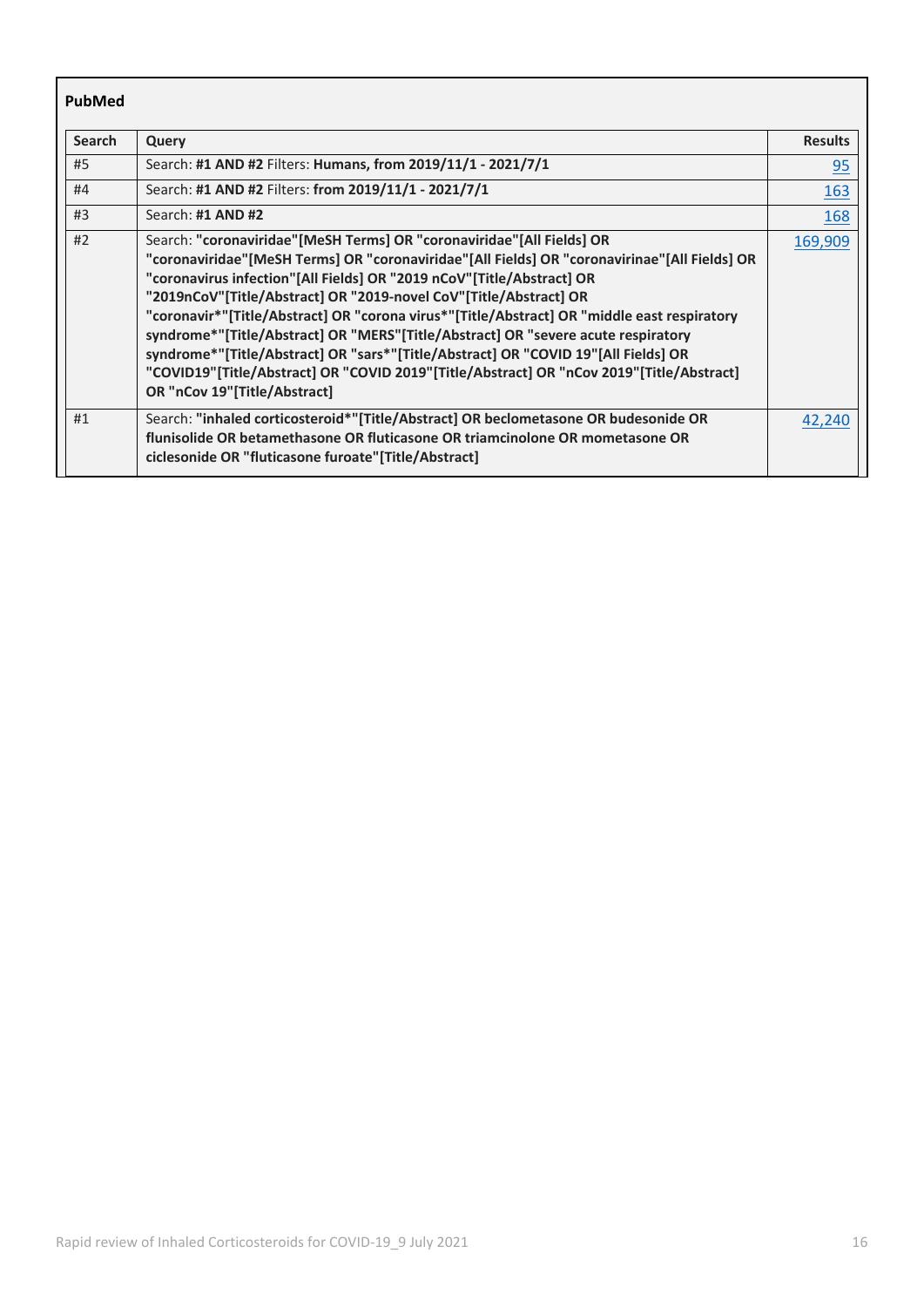|                            | <b>JUDGEMENT</b>                                                                                                                                                                                                       | <b>EVIDENCE &amp; ADDITIONAL CONSIDERATIONS</b>                                                                                                                                                                                                                                                                                                                                                                                                                                                                                                                                                                                      |
|----------------------------|------------------------------------------------------------------------------------------------------------------------------------------------------------------------------------------------------------------------|--------------------------------------------------------------------------------------------------------------------------------------------------------------------------------------------------------------------------------------------------------------------------------------------------------------------------------------------------------------------------------------------------------------------------------------------------------------------------------------------------------------------------------------------------------------------------------------------------------------------------------------|
| EVIDENCE OF BENEFIT        | What is the size of the effect for beneficial<br>outcomes?<br>Moderate<br>Small<br>None<br>Large<br>$\mathsf{x}$<br>Is benefit clinically meaningful?                                                                  | The demonstrated benefit is limited to a reduction in the time<br>to self-reported resolution of symptoms, which is subjective.<br>There are no data on quality of life (rigorously measured) or<br>return to work/normal functioning. Self-reported resolution of<br>symptoms would not be expected to affect the duration of<br>self-isolation for patients with mild/moderate COVID-19.                                                                                                                                                                                                                                           |
|                            | Uncertain<br>Yes<br>No<br>X                                                                                                                                                                                            | There was no significant effect on the more important clinical<br>endpoints of reduced hospitalisation, need for oxygen<br>therapy, ventilation or death.                                                                                                                                                                                                                                                                                                                                                                                                                                                                            |
|                            | What is the size of the effect for harmful outcomes?<br>Moderate<br>Small<br>None<br>Large<br>x                                                                                                                        | Although PRINCIPLE reported few serious adverse events, the<br>reliance on self-report by ambulant patients meant that<br>relevant adverse effects, such as the impact on viral shedding,<br>could not be determined.                                                                                                                                                                                                                                                                                                                                                                                                                |
| EVIDENCE OF HARMS          | Are harms clinically meaningful?<br>Uncertain<br>Yes<br>No<br>x                                                                                                                                                        | In addition, although the duration of budesonide use was<br>limited, an impact on immune function could not be ruled out.                                                                                                                                                                                                                                                                                                                                                                                                                                                                                                            |
| <b>QUALITY OF EVIDENCE</b> | What is the certainty/quality of evidence?<br>Moderate<br>Very low<br>High<br>Low<br>x<br>High quality: confident in the evidence<br>Moderate quality: mostly confident, but further research may<br>change the effect | Resolution of symptoms (follow up: 28 days):<br>Low certainty of limited benefits - the outcome is self-reported<br>and subject to serious risk of bias, as the studies were not<br>blinded.                                                                                                                                                                                                                                                                                                                                                                                                                                         |
|                            | Low quality: some confidence, further research likely to change<br>the effect<br>Very low quality: findings indicate uncertain effect                                                                                  | Hospitalisation/death (follow up: 28 days):<br>Low certainty of evidence. Both RCTs were underpowered as<br>they terminated recruitment early.                                                                                                                                                                                                                                                                                                                                                                                                                                                                                       |
| BENEFITS &<br>HARMS        | Do the desirable effects outweigh the undesirable<br>harms?<br>Favours<br>Favours<br>Intervention<br>Control or<br>intervention<br>control<br>Uncertain<br>X                                                           | Given the uncertainty about safety, and the modest benefits,<br>the balance of benefits and harms is uncertain.                                                                                                                                                                                                                                                                                                                                                                                                                                                                                                                      |
|                            | implementation of this<br>recommendation<br>ls                                                                                                                                                                         | The provision of inhaled budesonide to all ambulant patients,                                                                                                                                                                                                                                                                                                                                                                                                                                                                                                                                                                        |
| FEASABILITY                | feasible?<br>Uncertain<br>Yes<br>No<br>$\pmb{\times}$                                                                                                                                                                  | or only to those aged ≥65 years or ≥50 years with co-<br>morbidities, with confirmed COVID-19 is feasible, but would<br>represent a considerable expenditure for uncertain benefits.                                                                                                                                                                                                                                                                                                                                                                                                                                                 |
|                            | How large are the resource requirements?                                                                                                                                                                               | Price of medicines (currently available on SA market):<br>Treatment regimen: 800 mcg 12 hourly x 14 days                                                                                                                                                                                                                                                                                                                                                                                                                                                                                                                             |
| RESOURCE USE               | More<br>Less intensive<br>Uncertain<br>intensive<br>X                                                                                                                                                                  | <b>Medicine</b><br>Price (ZAR)*<br>Budesonide 100mcg/dose, turbuhaler, 200 dose<br>R121.39<br>Budesonide 200mcg/dose, turbuhaler, 200 dose<br>R121.39<br>Budesonide 100mcg/dose, MDI, 300 dose<br>R182.09<br>Budesonide 200mcg/dose, MDI, 300 dose<br>R182.09<br>*SEP database, 28 December 2020; MDI=metered dose inhaler<br>Additional resources: Currently budesonide is not procured in<br>the public sector as a stand-alone inhaler (but only as a<br>combined<br>budesonide/formoterol<br>product).<br>Whether<br>beclomethasone (200mcg; 200 dose, R73.26, as per HP07-<br>2020DAI/01) is a viable alternative is uncertain. |
|                            |                                                                                                                                                                                                                        | Other concerns include the limited national supply which<br>would impact negatively on the availability of inhaled                                                                                                                                                                                                                                                                                                                                                                                                                                                                                                                   |

# **Appendix 2: Evidence to decision framework**